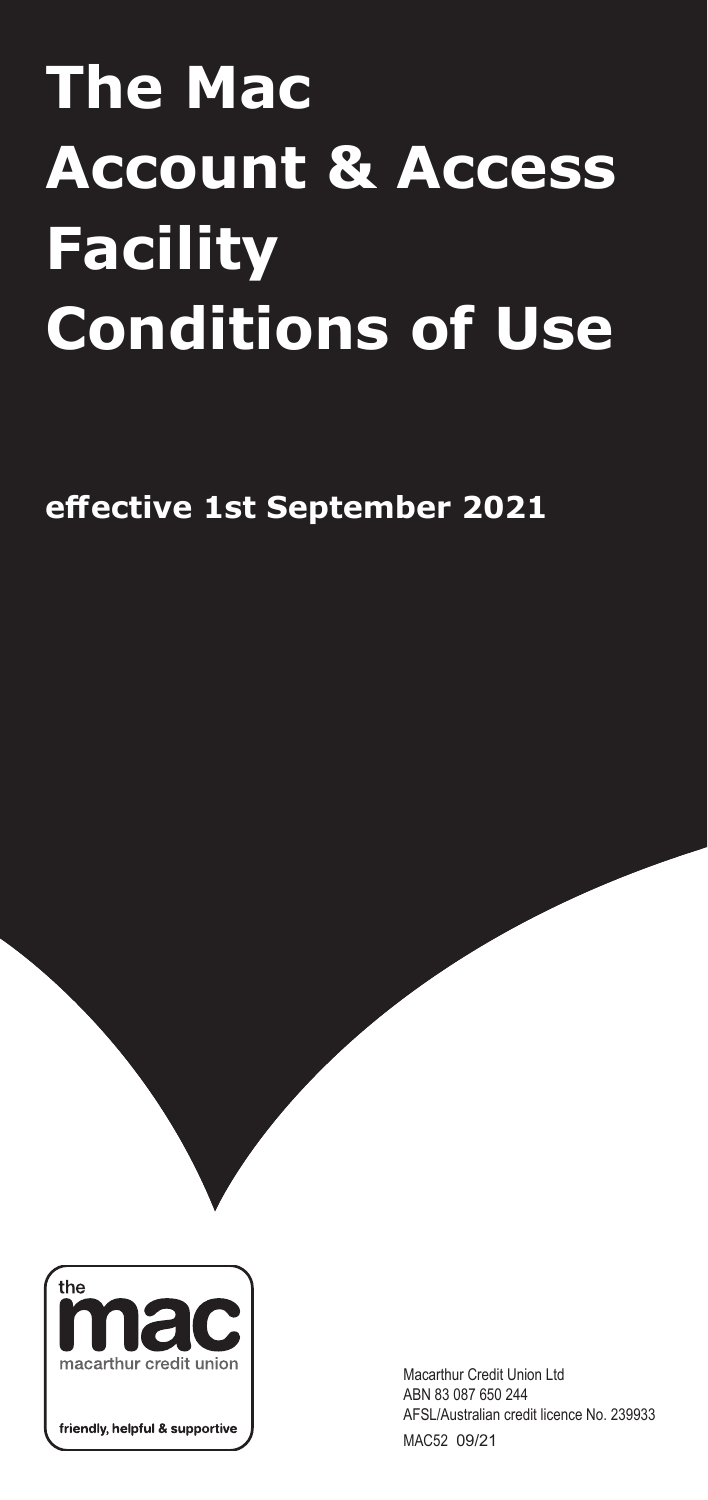#### **HOW TO CONTACT US**

Visit us at any of our three local branches or visit our website at www.themaccu.com.au for our branch details

> Phone us on 1300 622 278 Write to us at PO Box 121 CAMDEN NSW 2570

To report the loss, theft or unauthorised use of your Visa Card in *AUSTRALIA* please call The Mac on 1300 622 278, 24 hours a day, 7 days a week. Or to report the loss, theft or unauthorised use of your Visa Card from *OVERSEAS* call The Mac on 612 4640 9999, 24 hours a day, 7 days a week.

Please contact us before you travel overseas for the current Visa HOTLINE arrangements.

To report the loss of any other access facility, or any other unauthorised transaction, contact us in Australia during our office hours as set out above in How to Contact Us.

#### **CUSTOMER OWNED BANKING CODE OF PRACTICE**

We warrant that we will comply with the Customer Owner Banking Code of Practice. Please see the section About the Customer Owned Banking Code of Practice at the end of these Conditions of Use for more detail.

#### **EPAYMENTS CODE**

We warrant that we will comply with the ePayments Code.

#### **HOW OUR CONDITIONS OF USE BECOME BINDING ON YOU**

Please note that by opening an account or using an access facility you become bound by these conditions of use.

#### **ACCESSING COPIES OF THE CONDITIONS OF USE**

Please keep these Conditions of Use in a safe place so you can refer to it when needed.

Alternatively, you can view and download our current Conditions of Use from our website at www.themaccu.com.au.

#### **FINANCIAL CLAIMS SCHEME**

The Financial Claims Scheme (FCS) protects depositors through the provision of a guarantee on deposits (up to the cap) held in authorised deposit-taking institutions (ADIs) incorporated in Australia and allows quick access to their deposits if an ADI becomes insolvent.

The Credit Union is an ADI. Depositors with the Credit Union may be entitled to receive a payment from the FCS, subject to a limit per depositor.

For further information about the FCS visit the website http://www.fcs.gov.au.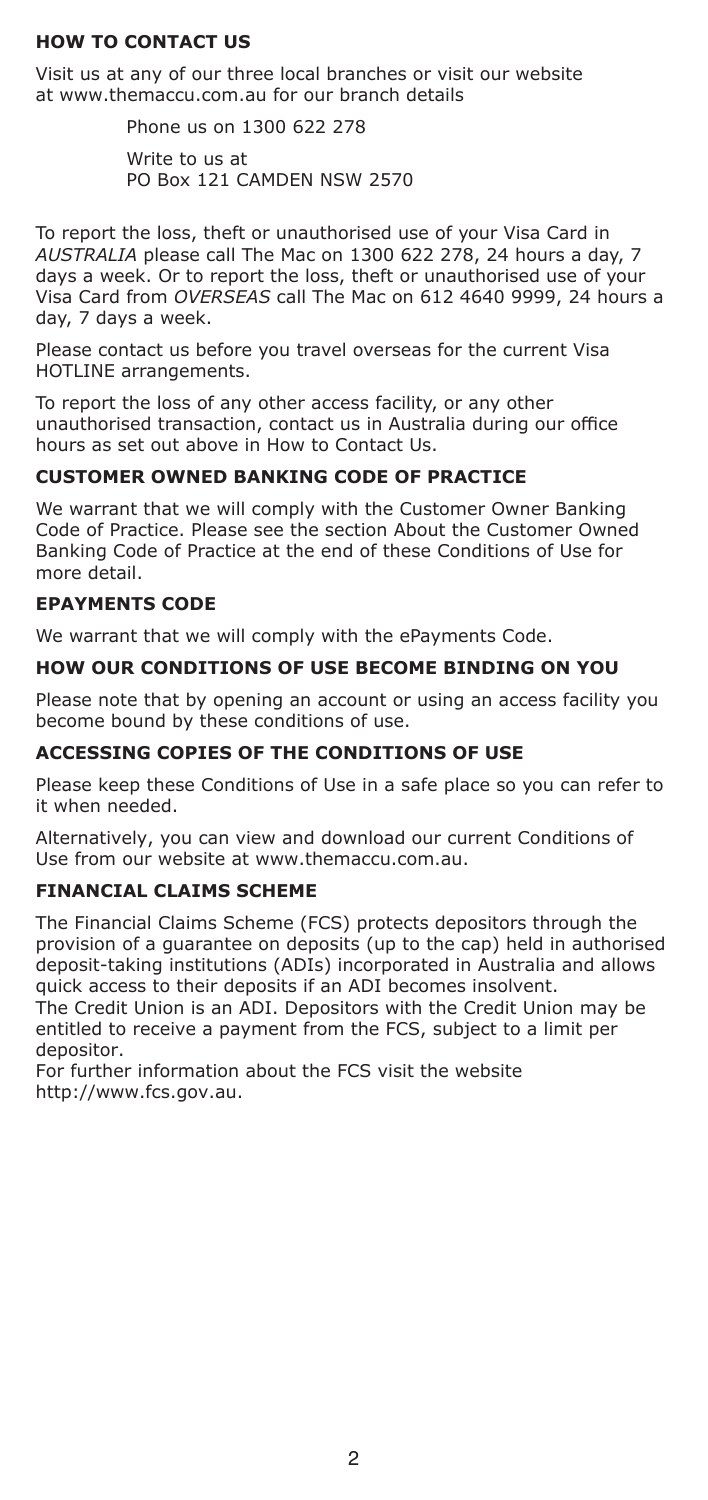## **TABLE OF CONTENTS**

| Depositing Cheques Drawn on Australian Banks 6                       |      |
|----------------------------------------------------------------------|------|
|                                                                      |      |
|                                                                      |      |
|                                                                      |      |
|                                                                      |      |
|                                                                      |      |
|                                                                      |      |
|                                                                      |      |
| What Happens If I Change My Name Or Address?  8                      |      |
|                                                                      |      |
|                                                                      |      |
|                                                                      |      |
|                                                                      |      |
|                                                                      |      |
|                                                                      |      |
|                                                                      |      |
|                                                                      |      |
| Electronic Access Facilities and ePayments Conditions of Use 11      |      |
| Information About Our ePayment Facilities 11<br>Section 1.           |      |
| Section 2.                                                           |      |
| Section 3.                                                           |      |
|                                                                      |      |
| Section 4.<br>Section 5.                                             |      |
| Section 6.                                                           |      |
|                                                                      |      |
| Liability for loss caused by system or equipment<br>Section 7.       |      |
|                                                                      |      |
| Section 8.                                                           |      |
| Section 9.                                                           |      |
| Section 10. Using Phone Banking And Online Banking20                 |      |
| Section 11. How to report loss, theft or unauthorised use of your    |      |
|                                                                      |      |
| Section 12. How to report unauthorised use of telephone or Online    |      |
|                                                                      |      |
|                                                                      |      |
| Section 14. Using Visa Card outside Australia 22                     |      |
|                                                                      |      |
| Section 16. Use after cancellation or expiry of access card 22       |      |
| Section 17. Exclusions of access card warranties and23               |      |
| Section 18. Cancellation of access card or of access to home banking |      |
|                                                                      | 52.، |
|                                                                      |      |
|                                                                      |      |
|                                                                      |      |
| Section 22. Consequential damage for BPAY Payments 25                |      |
|                                                                      |      |
|                                                                      |      |
| Section 25. Scheduled and recurring Osko payments26                  |      |
|                                                                      |      |
| About the Customer Owned Banking Code of Practice27                  |      |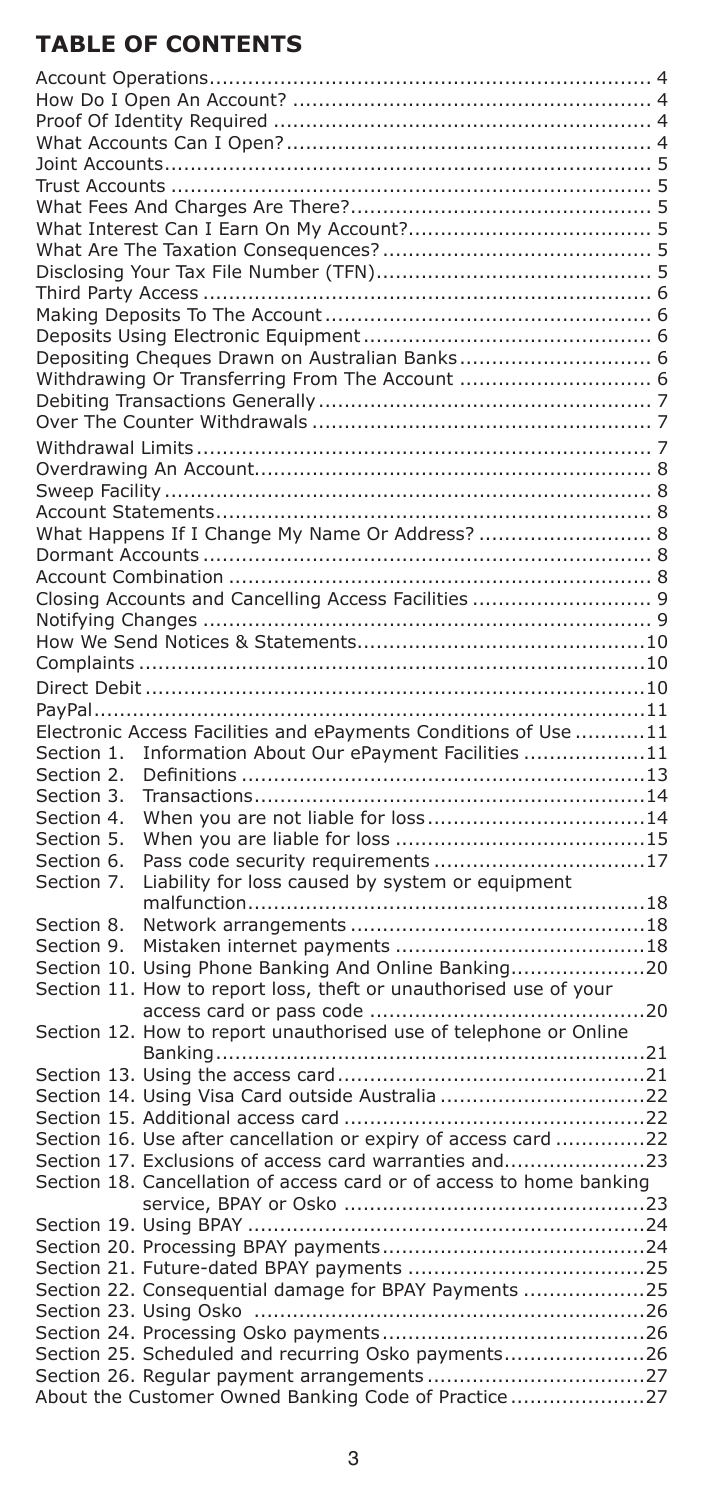### **ACCOUNT OPERATIONS**

#### **WHAT IS THE MAC ACCOUNT AND ACCESS FACILITY?**

The Mac (Macarthur Credit Union Ltd) Account and Access Facility is a facility that gives you transaction, savings and term deposit accounts as well as these facilities for accessing accounts:

- Visa Card
- BPAY® (registered to BPay Pty Ltd ABN 69 079 137 518)
- Osko Paments
- Phone and Online Banking
- EFTPOS and ATM access
- direct debit requests.

Please refer to the *Summary of Accounts & Availability of Access Facilities* brochure for available account types, the conditions applying to each account type and the access methods attaching to each account type.

#### **HOW DO I OPEN AN ACCOUNT?**

You will need to become a member of the Credit Union before we can issue The Mac (Macarthur Credit Union Ltd) Account and Access Facility to you. To become a member, you will need to:

- complete a membership application process; and
- subscribe for a member share in the Credit Union.

#### **PROOF OF IDENTITY REQUIRED**

The law requires us to verify your identity when you open an account or the identity of any person you appoint as a signatory to your account.

In most cases you can prove your identity by showing us one of the following photo identity documents:

- a Photo card (NSW only)
- a State or Territory drivers licence or proof of age card
- an Australian current passport or one that has expired within the last 2 years;
- a photo drivers licence issued by a foreign government;

• a passport issued by a foreign government, the United Nations or a UN agency;

• a national ID card, with photo and signature, issued by a foreign government, the United Nations or a UN agency.

If you do not have photo ID please contact us to discuss what other forms of identification may be acceptable.

The law does not allow you to open an account using an alias without your also giving us all the other names that you are commonly known by.

If you want to appoint a signatory to your account, the signatory will also have to provide proof of identity, as above.

#### **WHAT ACCOUNTS CAN I OPEN?**

When we issue you with The Mac (Macarthur Credit Union Ltd) Account and Access Facility, you have access to the Everyday Savings Account (S1 or S15). You can then activate other accounts as needed. Please first check the *Summary of Accounts & Availability of Access Facilities* brochure for the different account types available, any special conditions for opening, and the features and benefits of each account type.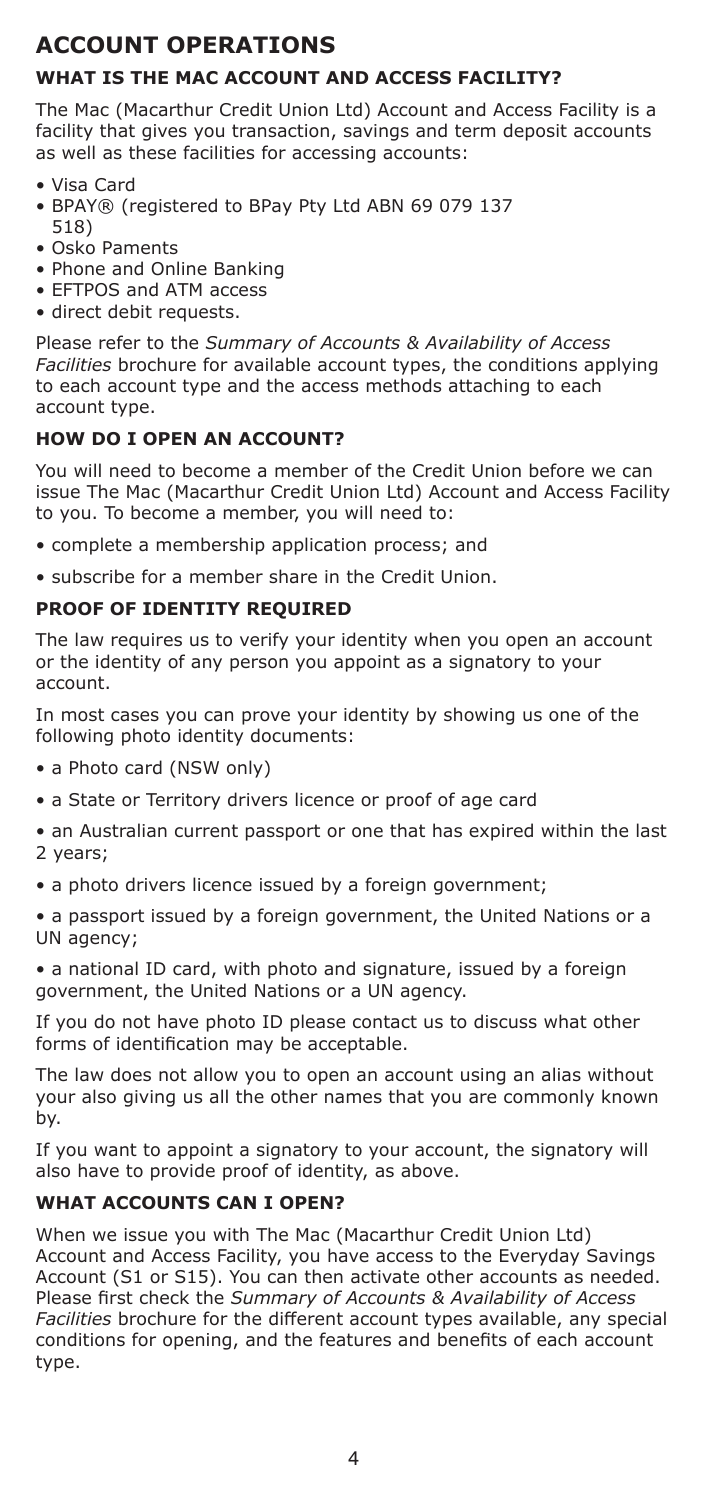#### **JOINT ACCOUNTS**

A joint account is an account held by two more persons. The important legal consequences of holding a joint account are:

- the right of survivorship when one joint holder dies, the surviving joint holders automatically take the deceased joint holder's interest in the account (for business accounts different rules may apply - see Note below)
- joint and several liability if the account is overdrawn, each joint holder is individually liable for the full amount owing.

You can operate a joint account on an 'all to sign' or 'either/or to sign' basis:

- 'all to sign' means all joint holders must sign withdrawal forms, etc.
- 'either/or to sign' means any one joint holder can sign withdrawal slips, etc.

All joint account holders must consent to the joint account being operated on an 'either/or to sign'

basis. However, any one joint account holder can cancel this arrangement, making it 'all to sign'.

Note: The right of survivorship does not automatically apply to joint business accounts, such as partnerships. A partner's interest in a business joint account would normally pass to beneficiaries nominated in the partner's will or next-of-kin if there is no will.

If you are operating a business partnership joint account, you should obtain your own legal advice to ensure your wishes are carried out.

#### **TRUST ACCOUNTS**

You can open an account as a trust account. However:

- we are not taken to be aware of the terms of the trust;
- we do not have to verify that any transactions you carry out on the account are authorised by the trust.

You agree to indemnify us against any claim made upon us in relation to, or arising out of that trust.

#### **WHAT FEES AND CHARGES ARE THERE?**

Please refer to the Fees & Charges and Transaction Limits brochure for current fees and charges.

We may vary fees or charges from time to time.

We will debit your primary operating account for all applicable government taxes and charges.

#### **WHAT INTEREST CAN I EARN ON MY ACCOUNT?**

Our Interest Rate Schedule provides information about our current deposit and savings interest rates. Our website also has information about our current deposit and savings interest rates. We may vary deposit or savings interest rates from time to time on all deposit accounts except our term deposit accounts.

Our *Summary of Accounts & Availability of Access Facilities* brochure discloses how we calculate and credit interest to your account.

#### **WHAT ARE THE TAXATION CONSEQUENCES?**

Interest earned on an account is income and may be subject to income tax.

#### **DISCLOSING YOUR TAX FILE NUMBER (TFN)**

When you apply for The Mac (Macarthur Credit Union Ltd) Account and Access Facility we will ask you whether you want to disclose your Tax File Number or exemption. If you disclose it, we will note your TFN against any account you activate.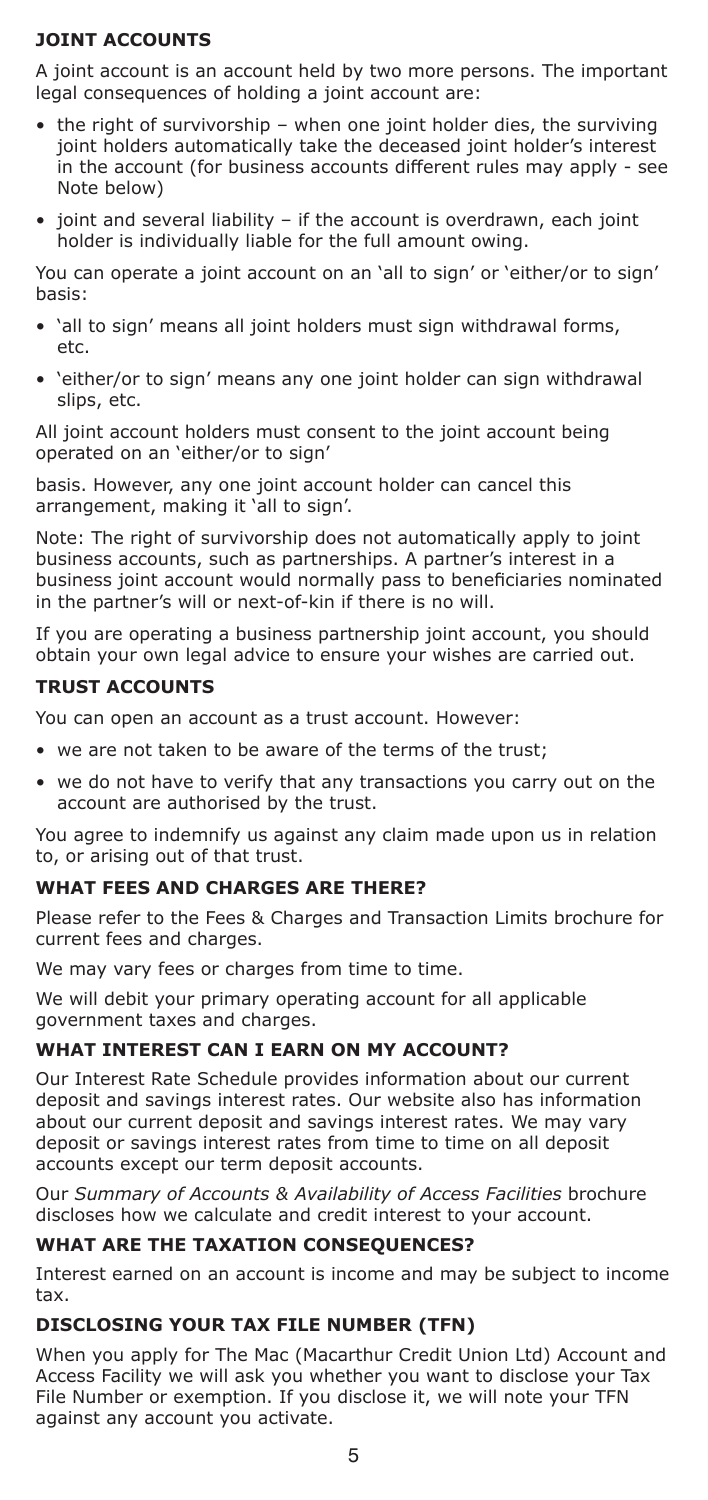You do not have to disclose your TFN to us. If you do not, we will deduct withholding tax from interest paid on the account at the highest marginal rate.

For a joint account, each holder must quote their TFN and/or exemptions, otherwise withholding tax applies to all interest earned on the joint account.

Businesses need only quote their ABN instead of a TFN.

#### **THIRD PARTY ACCESS**

You can authorise us at any time to allow another person to operate on your accounts. However, we will need to verify this person's identity before they can access your account.

An authorised person operates on all the Savings Accounts you have access to under the Credit Union Account & Access Facility. You are responsible for all transactions your authorised person carries out on your account. You should ensure that the person you authorise to operate on your account is a person you trust fully.

You may revoke the authorised person's authority at any time by giving us written notice.

#### **MAKING DEPOSITS TO THE ACCOUNT**

You can make deposits to the account:

- by cash or cheque at our office or any branch
- by direct credit eg. from your employer for wages or salary please note that we can reverse a direct credit if we do not receive full value for the direct credit
- by transfer from another account with us
- by transfer from another financial institution

#### **DEPOSITS USING ELECTRONIC EQUIPMENT**

We are responsible for a deposit into a facility received by our electronic equipment or a device, from the time you complete the deposit, subject to verification of the amount or amounts deposited.

If there is a discrepancy between the amount recorded as being deposited by the electronic equipment and the amount recorded by us as being received, we will contact you as soon as practicable about the difference.

Note that electronic deposits may not be processed on the same day.

#### **DEPOSITING CHEQUES DRAWN ON AUSTRALIAN BANKS**

You can only access the proceeds of a cheque when it has cleared. This usually takes 3 business days. However, you can ask us for a special clearance for which we may charge a fee. Please refer to our *Fees & Charges and Transaction Limits* brochure for our current fee for special clearances.

#### **WITHDRAWING OR TRANSFERRING FROM THE ACCOUNT**

You can make withdrawals from the account:

- over the counter at any branch
- by direct debit
- via Phone Or Online Banking
- via BPAY® to make a payment to a biller
- via Osko, to make a payment to a business or individual
- at selected ATMs, if your account is linked to a Visa Card
- via selected EFTPOS terminals, if your account is linked to a Visa Card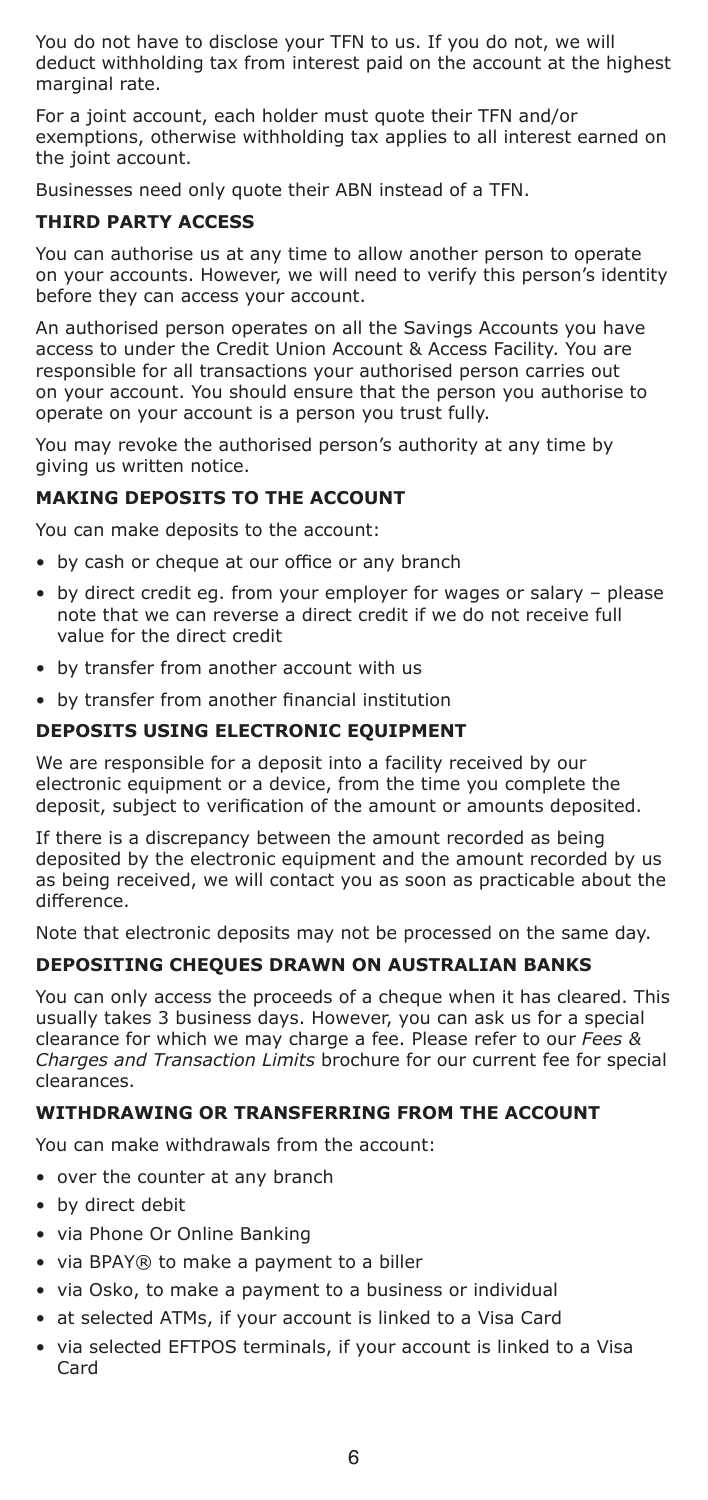(note that merchants may impose restrictions on withdrawing cash), unless otherwise indicated in the *Summary of Accounts & Availability of Access Facilities* brochure.

We will require acceptable proof of your identity before processing withdrawals in person or acceptable proof of your authorisation for other types of withdrawal transactions.

#### **DEBITING TRANSACTIONS GENERALLY**

We will debit transactions received on any one day in the order we determine in our absolute discretion. Transactions will not necessarily be processed to your account on the same day.

We have the right to decline to accept your authorisation for any transaction if we are uncertain for any reason of the authenticity or validity of the authorisation or your legal capacity to give the authorisation. We will not be liable to you or any other person for any loss or damage which you or such other person may suffer as a result of our action.

If you close your account before a transaction debit is processed, you will remain liable for any dishonour fees incurred in respect of that transaction

#### **OVER THE COUNTER WITHDRAWALS**

Generally, you can make over-the-counter withdrawals in cash. Please check:

- the *Summary of Accounts & Availability of Access Facilities* brochure for any restrictions on withdrawals applying to certain accounts;
- the *Fees & Charges and Transaction Limits* brochure for any applicable daily cash withdrawal limits or other transaction limits.

#### **WITHDRAWAL LIMITS**

We limit the amount of daily withdrawals or payments you may make using electronic methods, either generally or in relation to a particular facility. These transaction limits are set out in the *Fees & Charges and Transaction Limits* brochure.

Please note that merchants, billers or other financial institutions may impose additional restrictions on the amount of funds that you can withdraw, pay or transfer.

We may also require you to apply for new transaction limits if you change any pass code. We will require you to provide proof of identity that satisfies us. We may reduce transaction limits to zero for security reasons.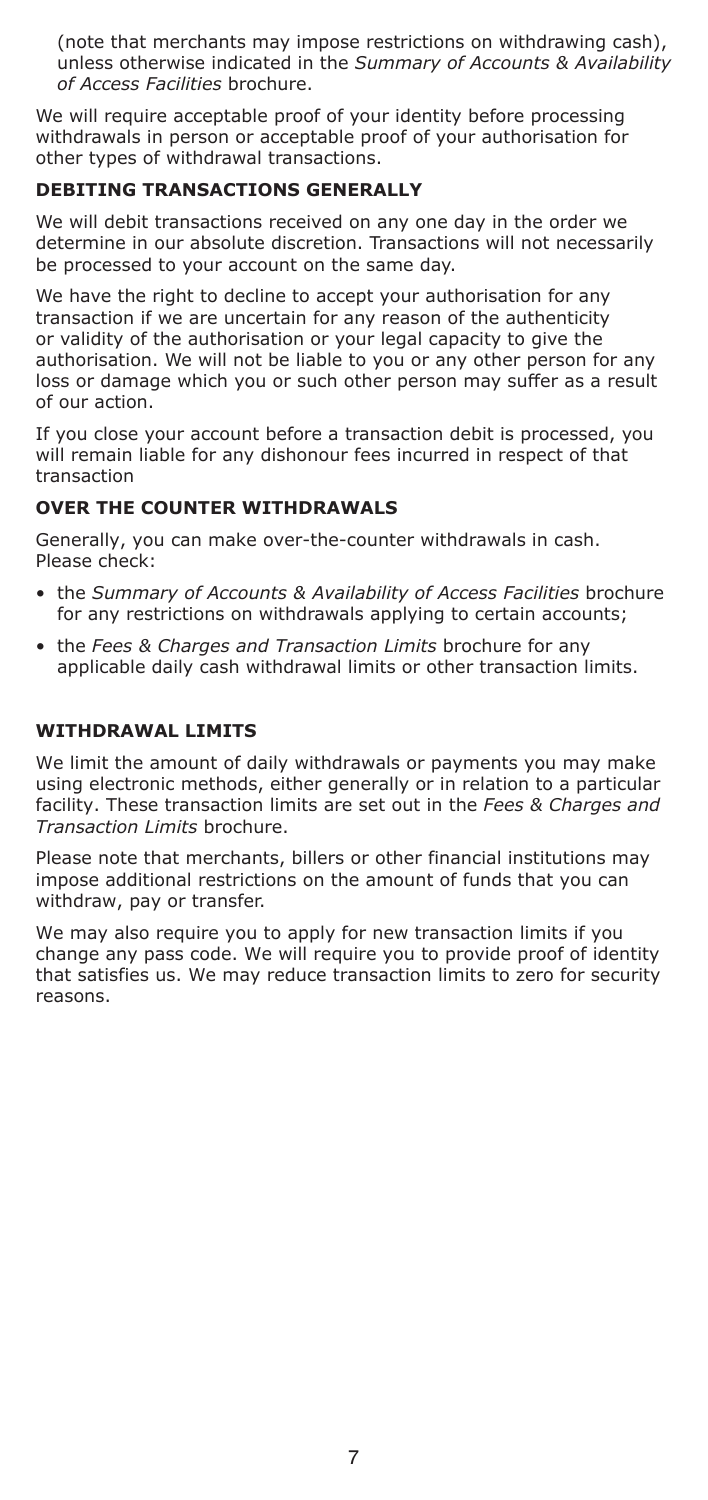#### **OVERDRAWING AN ACCOUNT**

You must keep sufficient cleared funds in your account to cover your direct debit, periodical payment and electronic transactions. If you do not, we can dishonour the transaction and charge dishonour fees: see the *Fees & Charges and Transaction Limits* brochure.

Alternatively, we can honour the transaction and overdraw your account. We will charge you:

- interest at our current overdraft rate, calculated on the daily closing balance, or
- a fee for each day (or part of a day) your account is overdrawn: see the *Fees & Charges and Transaction Limits* brochure.

'Cleared funds' means the proceeds of cheque deposits to your account, once the cheque is cleared, cash deposits and direct credits.

#### **SWEEP FACILITY**

You may nominate an account (the first account) which is to have either a nominated minimum balance or to be maintained in credit. You may then nominate a second account, which authorises us to transfer, automatically, sufficient funds to keep the first account at its nominated balance or in credit. However, we are not obliged to transfer funds if there are insufficient funds in the second account to draw on.

#### **ACCOUNT STATEMENTS**

We will send you account statements at least every 6 months. You can ask us for an account statement at any time. We may charge a fee for providing additional statements or copies: see the *Fees & Charges and Transaction Limits* brochure.

We can also provide your statements electronically. Please ask us about this facility.

We recommend that you check your account statement as soon as you receive it and immediately notify us of any unauthorised transactions or errors. Please refer to *How to Contact Us* on page 2 for our contact details.

#### **WHAT HAPPENS IF I CHANGE MY NAME OR ADDRESS?**

We recommend that if you change your name or address, you let us know immediately.

#### **DORMANT ACCOUNTS**

If no transactions are carried out on your account for at least 12 months (other than transactions initiated by the Credit Union, such as crediting interest or debiting fees and charges) we may write to you asking if you want to keep the account open. If you do not reply we will treat your account as dormant.

Once your account becomes dormant, we may:

- charge a dormancy fee;
- stop paying interest or reduce the amount of interest.

If your account remains dormant for 3 years, we have a legal obligation to remit balances exceeding \$500 to the Australian Securities and Investment Commission as unclaimed money.

#### **ACCOUNT COMBINATION**

If you have more than one account with us, we may apply a deposit balance in any account to any other deposit account in the same name which is overdrawn.

On termination of your membership, we may combine all your accounts (whether deposit or loan accounts) you have with us provided the accounts are all in the same name.

We will not combine accounts if to do so would breach the Code of Operation for Centrelink Direct Credit Payments and any successor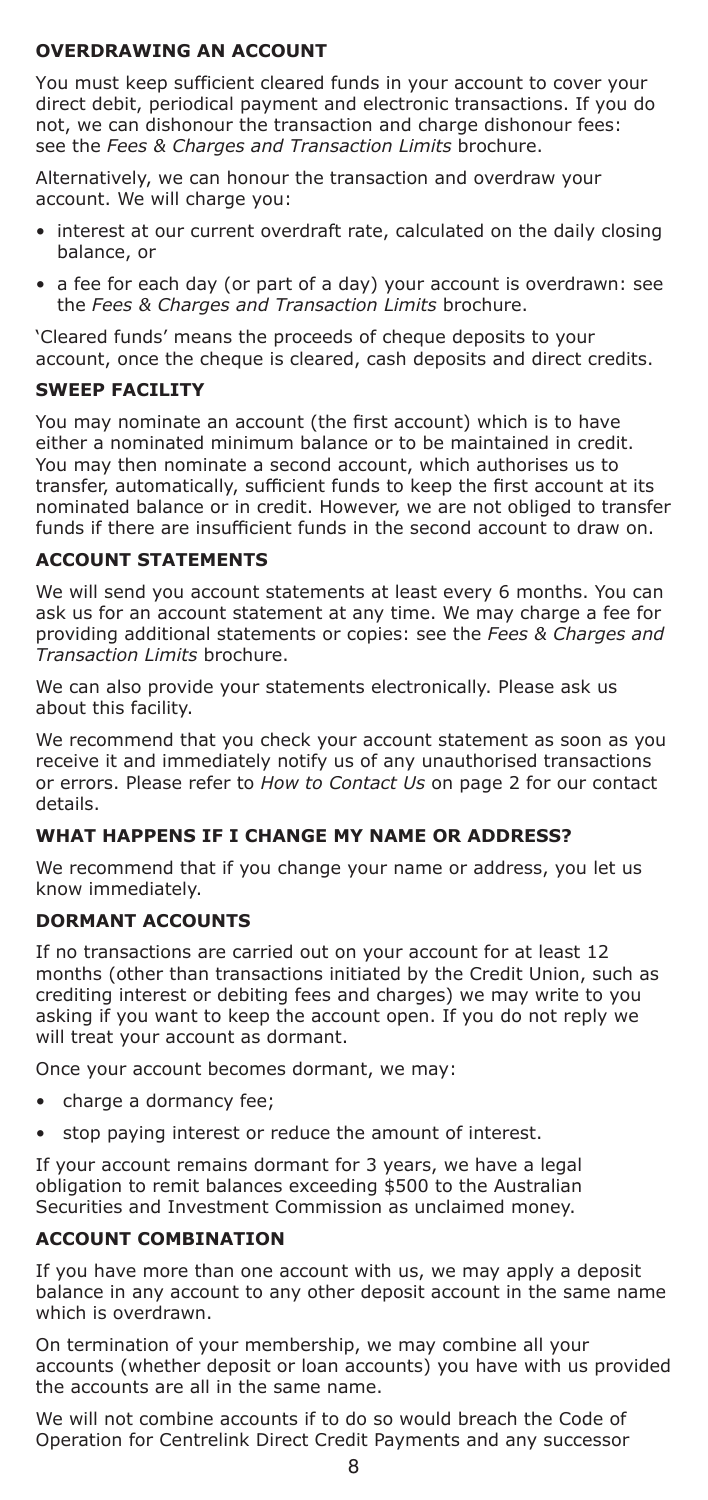Code (both when enforcing indebtedness owed to us and, to the law permits, when facilitating enforcement by a third party judgement creditor).

We will give you written notice promptly after exercising any right to combine your accounts.

#### **CLOSING ACCOUNTS AND CANCELLING ACCESS FACILITIES**

You can close The Mac (Macarthur Credit Union Ltd) Account and Access Facility at any time. We may defer closure and withhold sufficient funds to cover payment of outstanding electronic transactions and fees, if applicable.

You can cancel any access facility on request at any time.

We can:

- close The Mac (Macarthur Credit Union Ltd) Account and Access Facility in our absolute discretion by giving you at least 14 days notice and paying you the balance of your account; or
- cancel any access facility for security reasons or if you breach these Conditions of Use.

#### **NOTIFYING CHANGES**

We may change fees, charges, interest rates and other conditions at any time. The following table sets out how we will notify you of any change.

| Reducing the number of fee-free transactions permitted on                                                                                      |
|------------------------------------------------------------------------------------------------------------------------------------------------|
| Changing the minimum balance to which an account keeping                                                                                       |
| Changing the method by which interest is calculated20 days                                                                                     |
| Changing the circumstances when interest is credited to                                                                                        |
|                                                                                                                                                |
| Increasing your liability for losses relating to ePayments (see the<br>ePayments                                                               |
| Conditions of Use Section 3 for a list of ePayments) 20 days                                                                                   |
| Imposing, removing or changing any periodic transaction                                                                                        |
| Changing any other term or condition                                                                                                           |
| We may use various methods, and combinations of methods, to notify<br>you of these changes, such as:                                           |
| • notification by letter;                                                                                                                      |
| • notification by email;                                                                                                                       |
| • notification by SMS;                                                                                                                         |
| • notification on or with your next statement of account;                                                                                      |
| • notification on or with the next newsletter;                                                                                                 |
| • advertisements in the local or national media;                                                                                               |
| • notification on our website.                                                                                                                 |
| However, we will always select a method or methods appropriate to the<br>nature and extent of the change, as well as the cost effectiveness of |

the method of notification.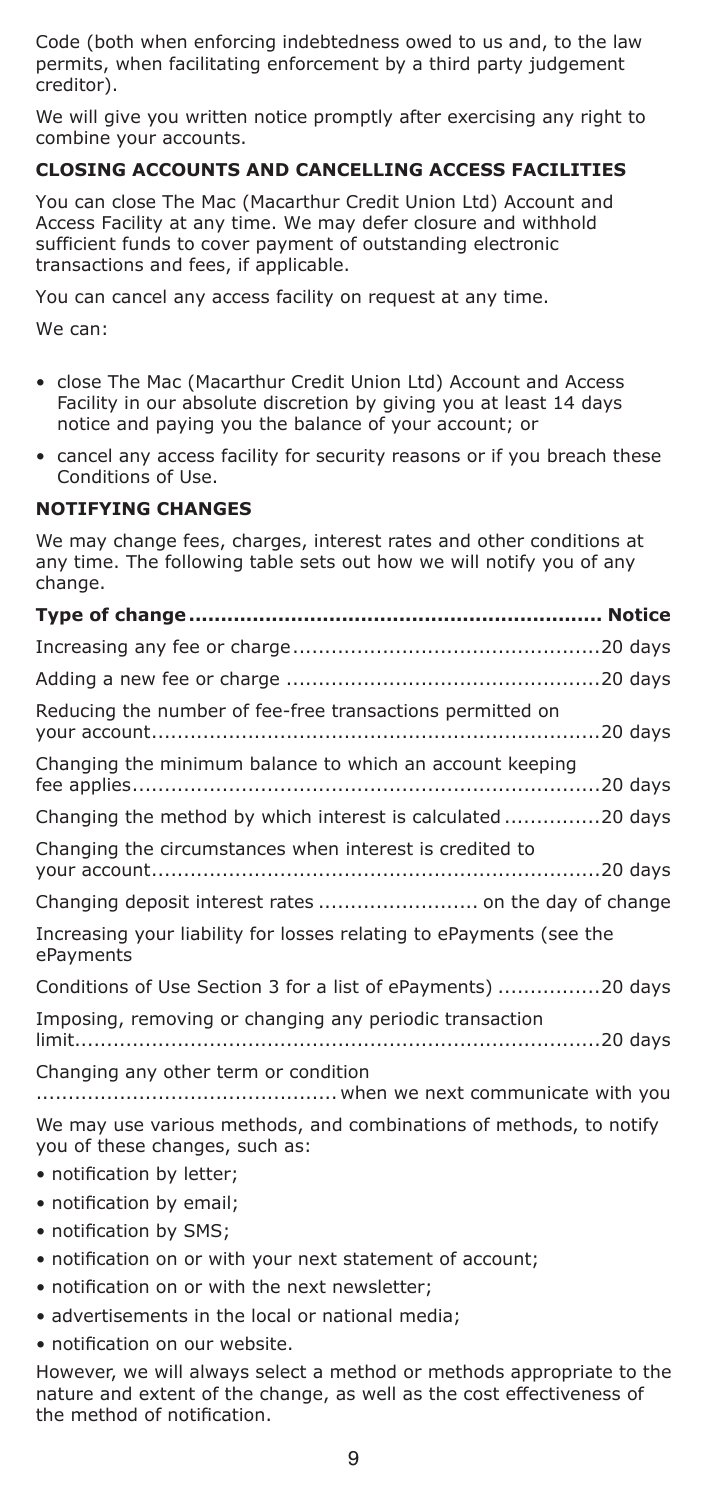#### **HOW WE SEND NOTICES & STATEMENTS**

We may send you notices and statements:

- by post, to the address recorded in our membership records or to a mailing address you nominate;
- by fax;
- by email;
- by advertisement in the media, for some notices only.

If you agree, we may, instead of sending you a notice or statement, post notices or statements to our website for you to retrieve. We will tell you when information is available for you to retrieve, either at the time or on setting up a facility that will have regular postings to the website.

You can change your email address, or revert to receiving paper notices or statements, at any time.

#### **COMPLAINTS**

We have a dispute resolution system to deal with any complaints you may have in relation to The Mac (Macarthur Credit Union Ltd) Account and Access Facility or transactions on the account. Our dispute resolution policy requires us to deal with any complaint efficiently, speedily and sympathetically. If you are not satisfied with the way in which we resolve your complaint, or if we do not respond speedily, you may refer the complaint to our external dispute resolution centre.

If you want to make a complaint, contact our staff at any branch and tell them that you want to make a complaint. Our staff have a duty to deal with your complaint under our dispute resolution policy. Our staff must also advise you about our complaint handling process and the timetable for handling your complaint. We also have an easy to read guide to our dispute resolution system available to you on request.

#### **DIRECT DEBIT**

You can authorise a participating biller to debit amounts from your account, as and when you owe those amounts to the biller. The biller will provide you with a Direct Debit Request (DDR) Service Agreement for you to complete and sign to provide them with this authority.

To cancel the DDR Service Agreement, you can contact either the biller or us. If you contact us we will promptly stop the facility. We suggest that you also contact the biller.

If you believe a direct debit initiated by a biller is wrong you should contact the biller to resolve the issue. Alternatively, you may contact us. If you give us the information we require we will forward your claim to the biller. However, we are not liable to compensate you for your biller's error.

If you set up the payment on your Visa debit card, please contact us directly about unauthorised or irregular debits.

We can cancel your direct debit facility, in our absolute discretion, if 3 consecutive direct debit instructions are dishonoured. If we do this, billers will not be able to initiate a direct debit from your account under their DDR Service Agreement. Under the terms of their DDR Service Agreement, the biller may charge you a fee for each dishonour of their direct debit request.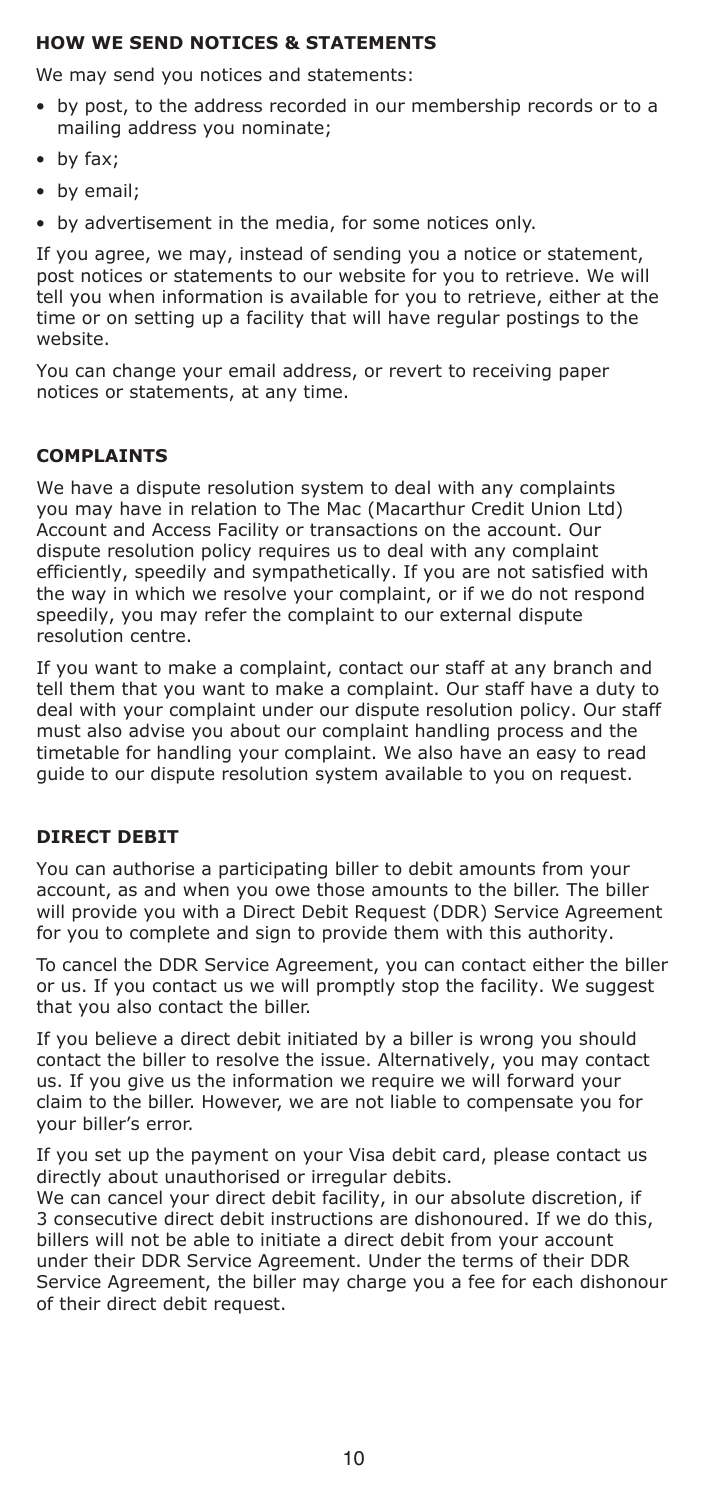#### **PAYPAL**

When you use PayPal you are authorising PayPal to debit amounts from your account as a biller under Direct Debit. Please note that:

- you are responsible for all PayPal debits to your account
- if you dispute a PayPal debit, you can contact PayPal directly or ask us to do so
- we are not responsible for compensating you for any disputed PayPal debit, or for reversing any disputed PayPal debit to your account
- if you want to cancel your direct debit arrangement with PayPal, you can contact PayPal directly or ask us to do so
- when you ask us to pass on a disputed transaction to PayPal, or your request to cancel your direct debit arrangement with PayPal, we will do so as soon as practicable but we are not responsible if PayPal fails to respond as soon as possible or at all.

Other third party payment services may operate in a similar way to PayPal.

#### **ELECTRONIC ACCESS FACILITIES AND EPAYMENTS CONDITIONS OF USE**

Section 1. INFORMATION ABOUT OUR FPAYMENT FACILITIES

You should follow the guidelines in the box below to protect against unauthorised use of your access card and pass code. These guidelines provide examples of security measures only and will not determine your liability for any losses resulting from unauthorised ePayments. Liability for such transactions will be determined in accordance with the ePayments Conditions of Use and the ePayments Code.

Important Information You Need to Know Before Using a Device to Make Electronic Payments

- Sign the access card as soon as you receive it.
- Familiarise yourself with your obligations to keep your access card and pass codes secure.
- Familiarise yourself with the steps you have to take to report loss or theft of your access card or to report unauthorised use of your access card, BPAY® or telephone or Online Banking.
- Immediately report lost, theft or unauthorised use.
- If you change a pass code, do not select a pass code which represents your birth date or a recognisable part of your name.
- Never write the pass code on the access card.
- Never write the pass code PIN on anything which is kept with or near the access card.
- Never lend the access card to anybody.
- Never tell or show the pass code to another person.
- Use care to prevent anyone seeing the pass code being entered on a device.
- Keep a record of the VISA card number and the VISA Card Hotline telephone number for your area with your usual list of emergency telephone numbers.
- Check your statements regularly for any unauthorised use.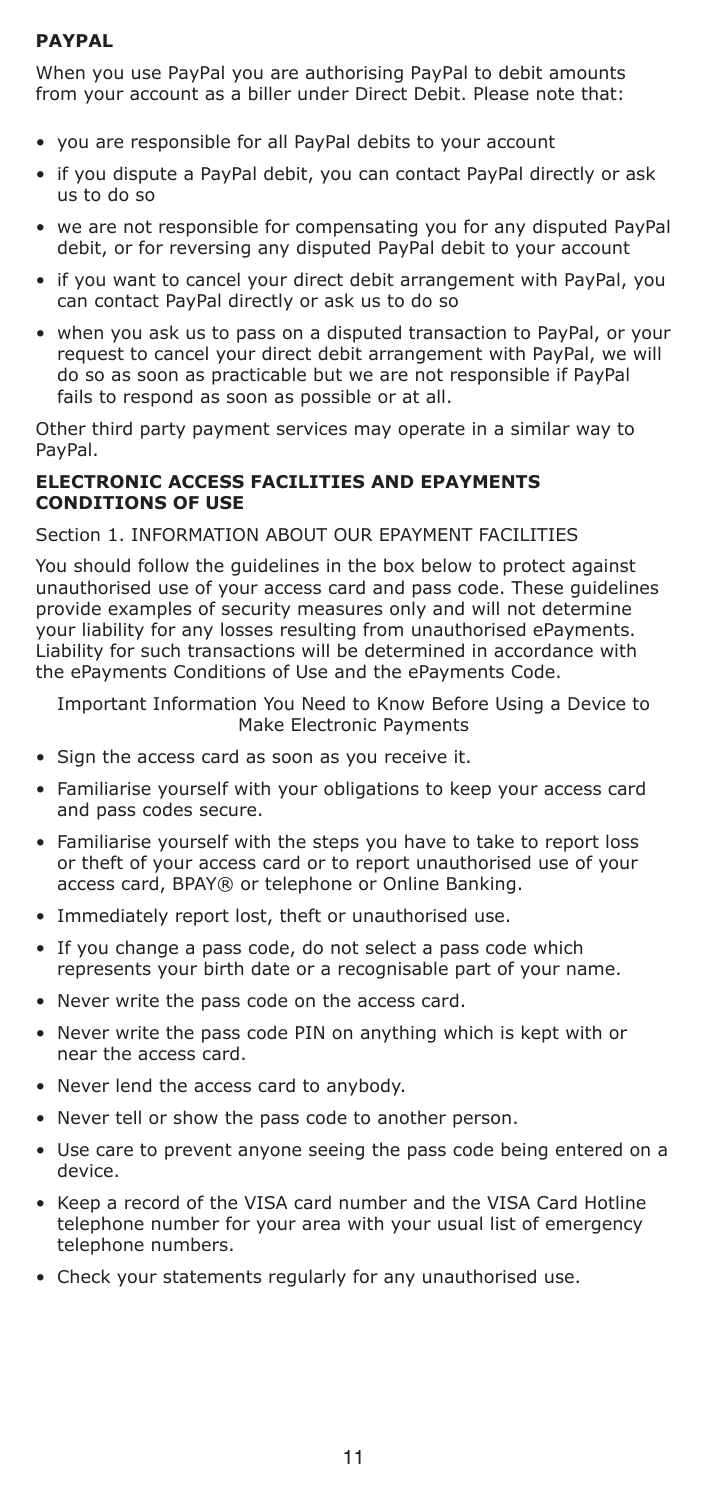- Immediately notify us when you change your address.
- ALWAYS access the Phone Banking or Online Banking service only using the OFFICIAL phone numbers and URL addresses.
- If accessing on someone else's PC, laptop, tablet or mobile device, ALWAYS DELETE your browsing history.
- ALWAYS REJECT any request to provide or to confirm details of your pass code. We will NEVER ask you to provide us with these details.

If you fail to ensure the security of your access card, access facility and pass codes you may increase your liability for unauthorised transaction.

These ePayment Conditions of Use govern all electronic transactions made using any one of our access cards or facilities, listed below:

Visa Card Osko Payments Phone Banking BPAY® Online Banking

You can use any of these electronic access facilities to access an account, as listed in the *Summary of Accounts & Availability of Access Facilities.*

#### **Visa Card**

Visa Card allows you to make payments at any retailer displaying the Visa Card logo, anywhere in the world. You can also withdraw cash from your account, anywhere in the world, using an ATM displaying the Visa Card logo. We will provide you with a PIN to use with your Visa Card. Visa Card also allows you:

- check your account balances;
- withdraw cash from your account;
- transfer money between accounts

We may choose not to give you a Visa Card if your banking history with the Credit Union is not satisfactory or if you are under 12 years of age.

Important Information about Chargebacks for VISA Card If you believe a Visa Card transaction was:

- unauthorised;
- for goods or services and the merchant did not deliver them; or
- for goods and services which did not match the description provided by the merchant, then you can ask us to 'chargeback' the transaction, by reversing the payment to the merchant's financial institution. You can do so by telling us within 30 days after the date of the statement which shows the transaction and providing us with any information we may require.

You are not able to reverse a transaction authenticated using Verified by Visa unless we are liable as provided in the ePayments Conditions of Use.

You should inform us as soon as possible if you become aware of circumstances which might entitle you to a chargeback and let us have the cardholder's copy of the Visa transaction receipt in question.

#### **Digital Wallet**

You may load your Visa Card on to your mobile phone in a digital wallet app. Use of the Visa Card details, via the digital wallet, is governed by these Conditions of Use.

The Digital Wallet Provider is responsible for the functioning of the Digital Wallet, not us.

When you load the Card into Digital Wallet, there is a sharing of your personal information between us and the Digital Wallet Provider and between you and the Digital Wallet Provider.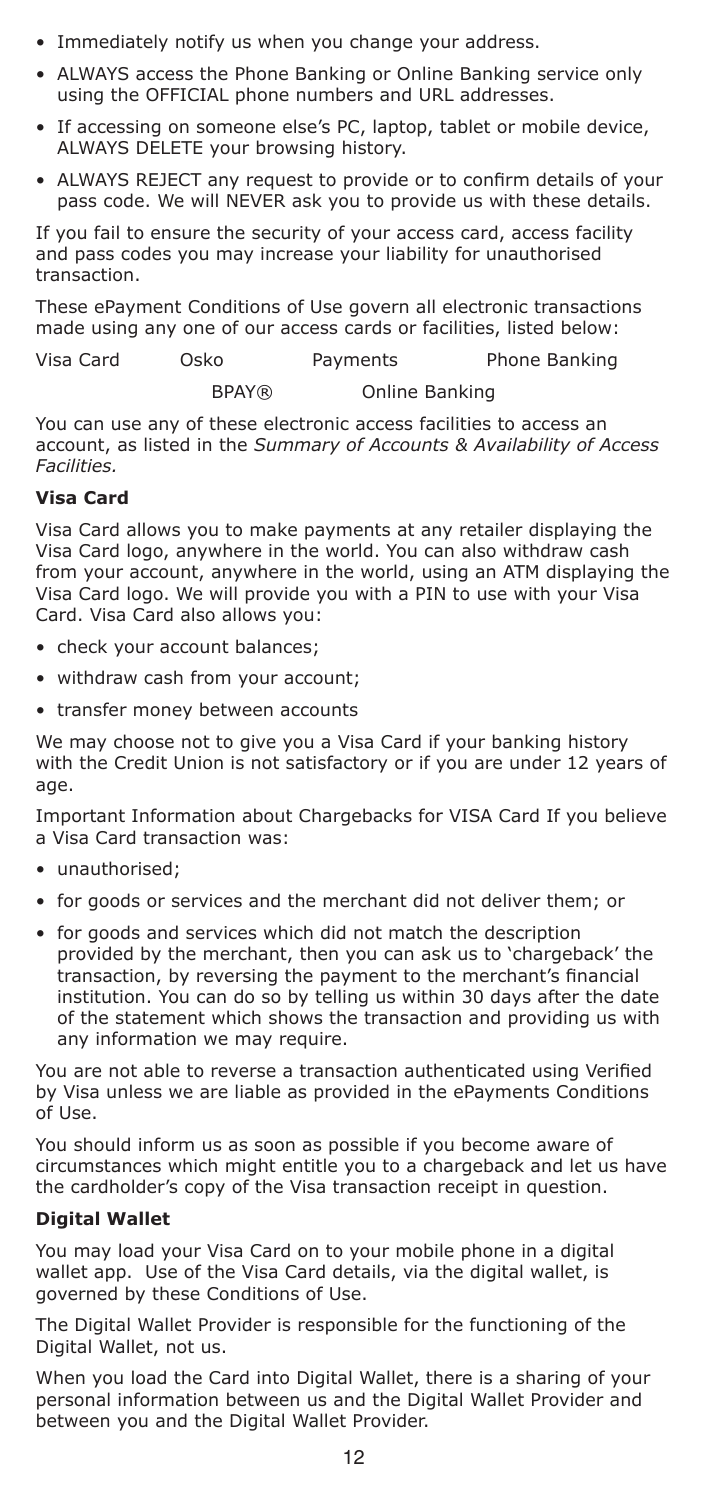#### **Important Information You Need To Know When Using Your Digital Wallet On a Mobile Phone.**

You must protect and keep confidential your User ID, phone lock, passcode, passwords, and all other information required for you to make purchases with your Card using the Digital Wallet.

Always protect your passcode by using a unique number or pattern that is not obvious or can be easily guessed. Take precautions when using your Digital Wallet. Try to memorise your passcode or carefully disguise it. Never keep a record of your passcode with your device, on your device or computer, or tell anyone your passcode.

Our Conditions of Use require you to report these events to us immediately:

- if your Device has been lost or stolen
- you believe your security credentials have been compromised
- if you believe there are errors
- if you suspect fraud associated with your Digital Wallet

You may become liable for any unauthorised transactions if you unreasonably delay notifying us.

#### Section 2. DEFINITIONS

- (a) access card means an ATM card, debit card or credit card and includes our Visa Card
- (b) ATM means automatic teller machine
- (c) business day means a day that is not a Saturday, a Sunday or a public holiday or bank holiday in the place concerned
- (d) device means a device we give to a user that is used to perform a transaction. Examples include:
	- (i) ATM card
	- (ii) debit card or credit card
	- (iii) token issued by a subscriber that generates a pass code
- (e) EFTPOS means electronic funds transfer at the point of sale—a network for facilitating transactions at point of sale
- (f) facility means an arrangement through which you can perform transactions
- (g) identifier means information that a user:
	- (i) knows but is not required to keep secret, and
	- (ii) must provide to perform a transaction
	- (iii) Examples include an account number or member number.
- (h) manual signature means a handwritten signature, including a signature written on paper and a signature written on an electronic tablet
- (i) pass code means a password or code that the user must keep secret, that may be required to authenticate a transaction or user. A pass code may consist of numbers, letters, a combination of both, or a phrase. Examples include:
	- (i) personal identification number (PIN)
	- (ii) Online Banking password
	- (iii) Phone Banking password
	- (iv) code generated by a security token
	- (v) Osko Payments Smart Address (PayID)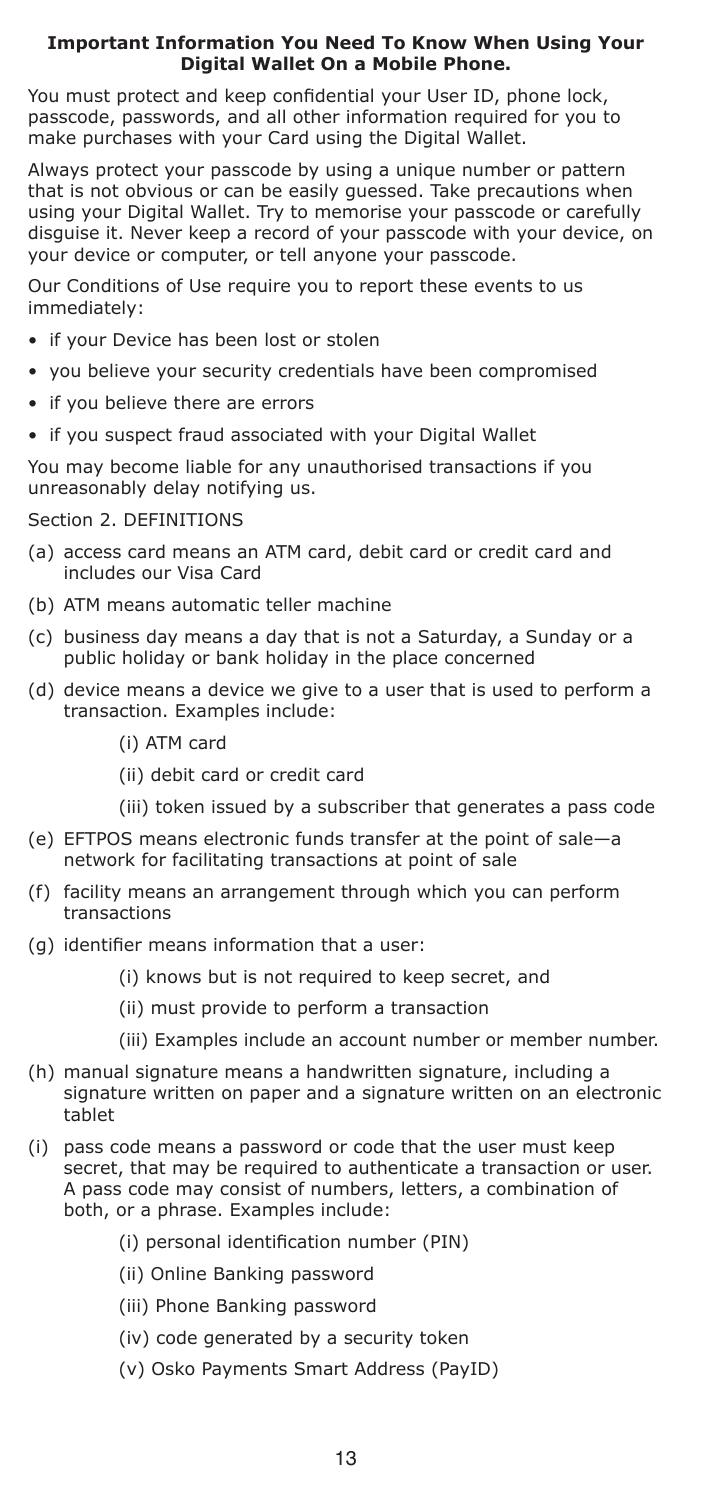- (vi) A pass code does not include a number printed on a device (e.g. a security number printed on a credit or debit card).
- (j) regular payment arrangement means either a recurring or an instalment payment agreement between you (the cardholder) and a Merchant in which you have preauthorised the Merchant to bill your account at predetermined intervals (eg. monthly or quarterly) or at intervals agreed by you. The amount may differ or be the same for each transaction.
- (k) transaction means a transaction to which these ePayment Conditions of Use apply, as set out in Section 3
- (l) unauthorised transaction means a transaction that is not authorised by a user
- (m) USER MEANS YOU OR AN INDIVIDUAL YOU HAVE AUTHORISED TO PERFORM TRANSACTIONS ON YOUR account, including:
	- (i) a third party signatory to your account
	- (ii) a person you authorise us to issue an additional card to
- (n) we, us, or our means The Mac (Macarthur Credit Union Ltd)
- (o) you means the person or persons in whose name this Account and Access Facility is held

#### Section 3. TRANSACTIONS

- 3.1. These ePayment Conditions of Use apply to payment, funds transfer and cash withdrawal transactions that are:
	- (a) initiated using electronic equipment, and

(b) not intended to be authenticated by comparing a manual signature with a specimen signature.

3.2. These ePayment Conditions of Use apply to the following transactions:

(a) electronic card transactions, including ATM, EFTPOS, credit card and debit card transactions that are not intended to be authenticated by comparing a manual signature with a specimen signature

- (b) Phone Banking and bill payment transactions
- (c) Online Banking transactions, including 'Pay Anyone'

(d) online transactions performed using a card number and expiry date

- (e) online bill payments (including BPAY)
- (f) direct debits
- (g) transactions using mobile devices.

#### Section 4. WHEN YOU ARE NOT LIABLE FOR LOSS

4.1. You are not liable for loss arising from an unauthorised transaction if the cause of the loss is any of the following:

(a) fraud or negligence by our employee or agent, a third party involved in networking arrangements, or a merchant or their employee or agent

(b) a device, identifier or pass code which is forged, faulty, expired or cancelled

(c) a transaction requiring the use of a device and/or pass code that occurred before the user received the device and/or pass code (including a reissued device and/or pass code)

(d) a transaction being incorrectly debited more than once to the same facility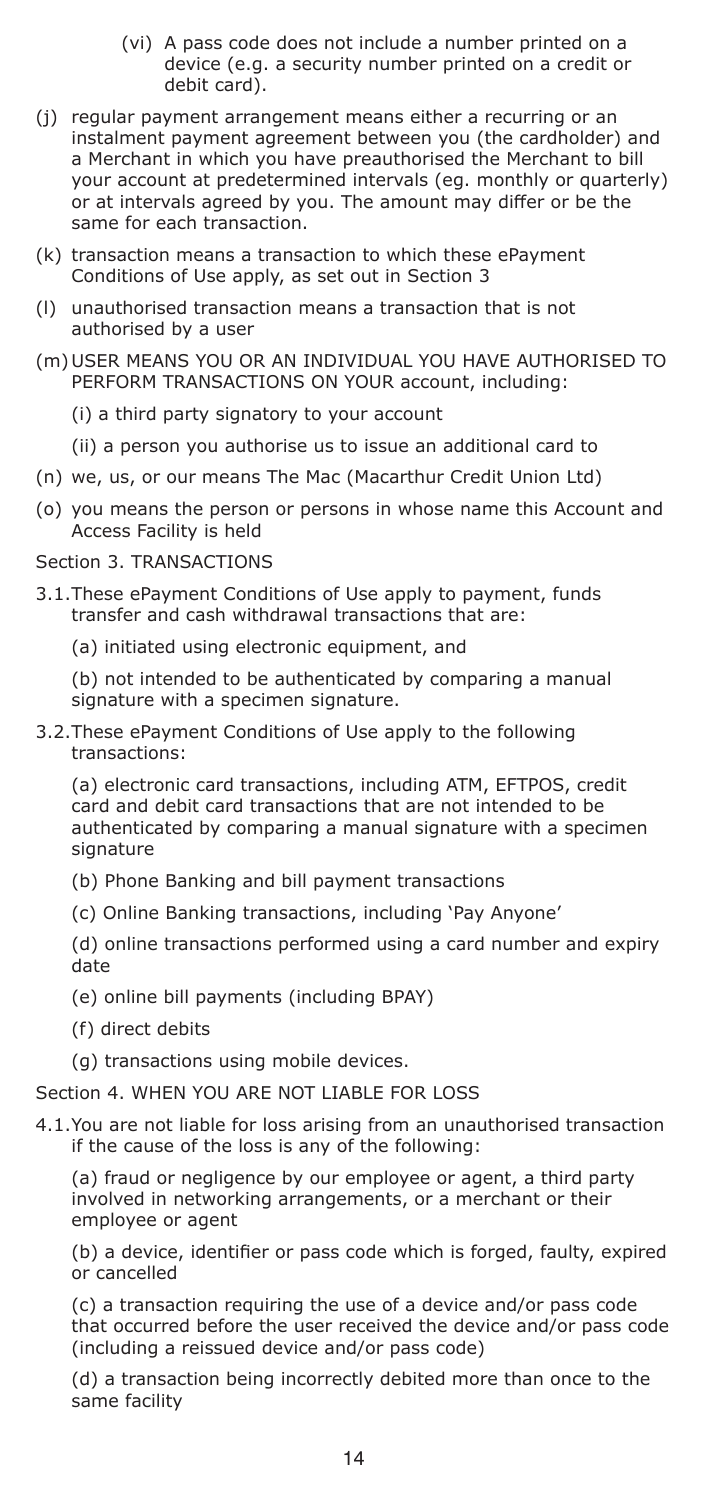(e) an unauthorised transaction performed after we have been informed that a device has been misused, lost or stolen, or the security of a pass code has been breached.

- 4.2. You are not liable for loss arising from an unauthorised transaction that can be made using an identifier without a pass code or device. Where a transaction can be made using a device, or a device and an identifier, but does not require a pass code, you are liable only if the user unreasonably delays reporting the loss or theft of the device.
- 4.3. You are not liable for loss arising from an unauthorised transaction where it is clear that a user has not contributed to the loss.
- 4.4. In a dispute about whether a user received a device or pass code:

(a) there is a presumption that the user did not receive it, unless we can prove that the user did receive it

(b) we can prove that a user received a device or pass code by obtaining an acknowledgement of receipt from the user

(c) we may not rely on proof of delivery to a user's correct mailing or electronic address as proof that the user received the device or pass code.

- Section 5. WHEN YOU ARE LIABLE FOR LOSS
- 5.1. If Section 4 does not apply, you may only be made liable for losses arising from an unauthorised transaction in the circumstances specified in this Section 5.
- 5.2. Where we can prove on the balance of probability that a user contributed to a loss through fraud, or breaching the pass code security requirements in Section 6:

(a) you are liable in full for the actual losses that occur before the loss, theft or misuse of a device or breach of pass code security is reported to us

- (b) you are not liable for the portion of losses:
	- (i) incurred on any one day that exceeds any applicable daily transaction limit
	- (ii) incurred in any period that exceeds any applicable periodic transaction limit
	- (iii) that exceeds the balance on the facility, including any pre-arranged credit
	- (iv) incurred on any facility that we and you had not agreed could be accessed using the device or identifier and/or pass code used to perform the transaction.
- 5.3. Where:

(a) more than one pass code is required to perform a transaction; and

(b) we prove that a user breached the pass code security requirements in Section 6 for one or more of the required pass codes, but not all of the required pass codes

(c) you are liable under clause 5.2 only if we also prove on the balance of probability that the breach of the pass code security requirements under Section 6 was more than 50% responsible for the losses, when assessed together with all the contributing causes.

5.4. You are liable for losses arising from unauthorised transactions that occur because a user contributed to losses by leaving a card in an ATM, as long as the ATM incorporates reasonable safety standards that mitigate the risk of a card being left in the ATM.

*Note: Reasonable safety standards that mitigate the risk of a card being left in an ATM include ATMs that capture cards that are not*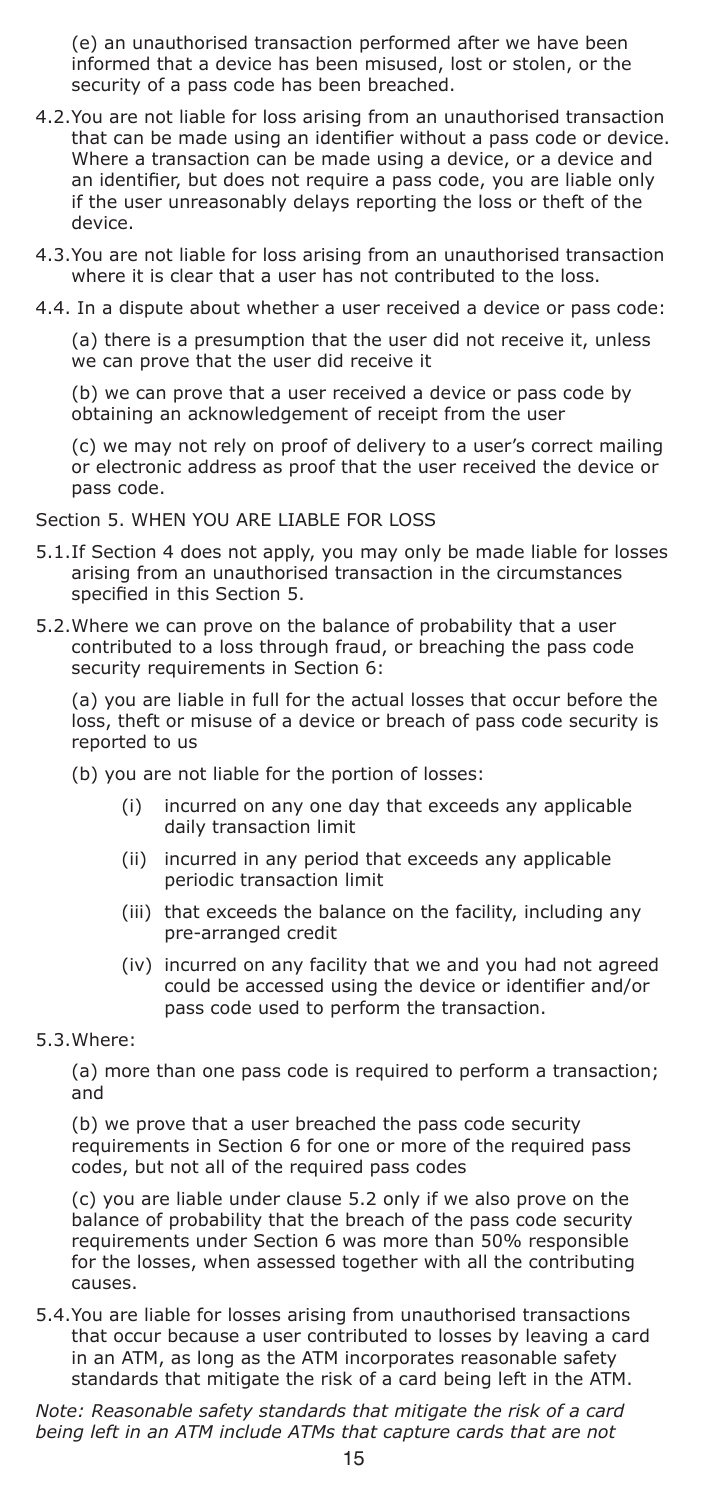*removed after a reasonable time and ATMs that require a user to swipe and then remove a card in order to commence a transaction.*

- 5.5. Where we can prove, on the balance of probability, that a user contributed to losses resulting from an unauthorised transaction by unreasonably delaying reporting the misuse, loss or theft of a device, or that the security of all pass codes has been breached, you:
	- (a) are liable for the actual losses that occur between:
		- (i) when the user became aware of the security compromise, or should reasonably have become aware in the case of a lost or stolen device, and
		- (ii) when the security compromise was reported to us
	- (b) are not liable for any portion of the losses:
		- (i) incurred on any one day that exceeds any applicable daily transaction limit
		- (ii) incurred in any period that exceeds any applicable periodic transaction limit
		- (iii) that exceeds the balance on the facility, including any pre-arranged credit
		- (iv) incurred on any facility that we and you had not agreed could be accessed using the device and/or pass code used to perform the transaction.

*Note: You may be liable under clause 5.5 if you were the user who contributed to the loss, or if a different user contributed to the loss.*

- 5.6. Where a pass code was required to perform an unauthorised transaction, and clauses 5.2-5.5 do not apply, you are liable for the least of:
	- (a) \$150, or a lower figure determined by us

(b) the balance of the facility or facilities which we and you have agreed can be accessed using the device and/or pass code, including any prearranged credit

(c) the actual loss at the time that the misuse, loss or theft of a device or breach of pass code security is reported to us, excluding that portion of the losses incurred on any one day which exceeds any relevant daily transaction or other periodic transaction limit.

5.7. In deciding whether on the balance of probabilities we have proved that a user has contributed to losses under clauses 5.2 and  $5.5$ :

(a) we must consider all reasonable evidence, including all reasonable explanations for the transaction occurring

(b) the fact that a facility has been accessed with the correct device and/or pass code, while significant, does not, of itself, constitute proof on the balance of probability that a user contributed to losses through fraud or a breach of the pass code security requirements in Section 6

(c) the use or security of any information required to perform a transaction that is not required to be kept secret by users (for example, the number and expiry date of a device) is not relevant to a user's liability.

5.8. If a user reports an unauthorised transaction on a credit card account, debit card account or charge card account we will not hold you liable for losses under Section 5 for an amount greater than your liability if we exercised any rights we had under the rules of the card scheme at the time the report was made, against other parties to the scheme (for example, charge-back rights).

This clause does not require us to exercise any rights we may 16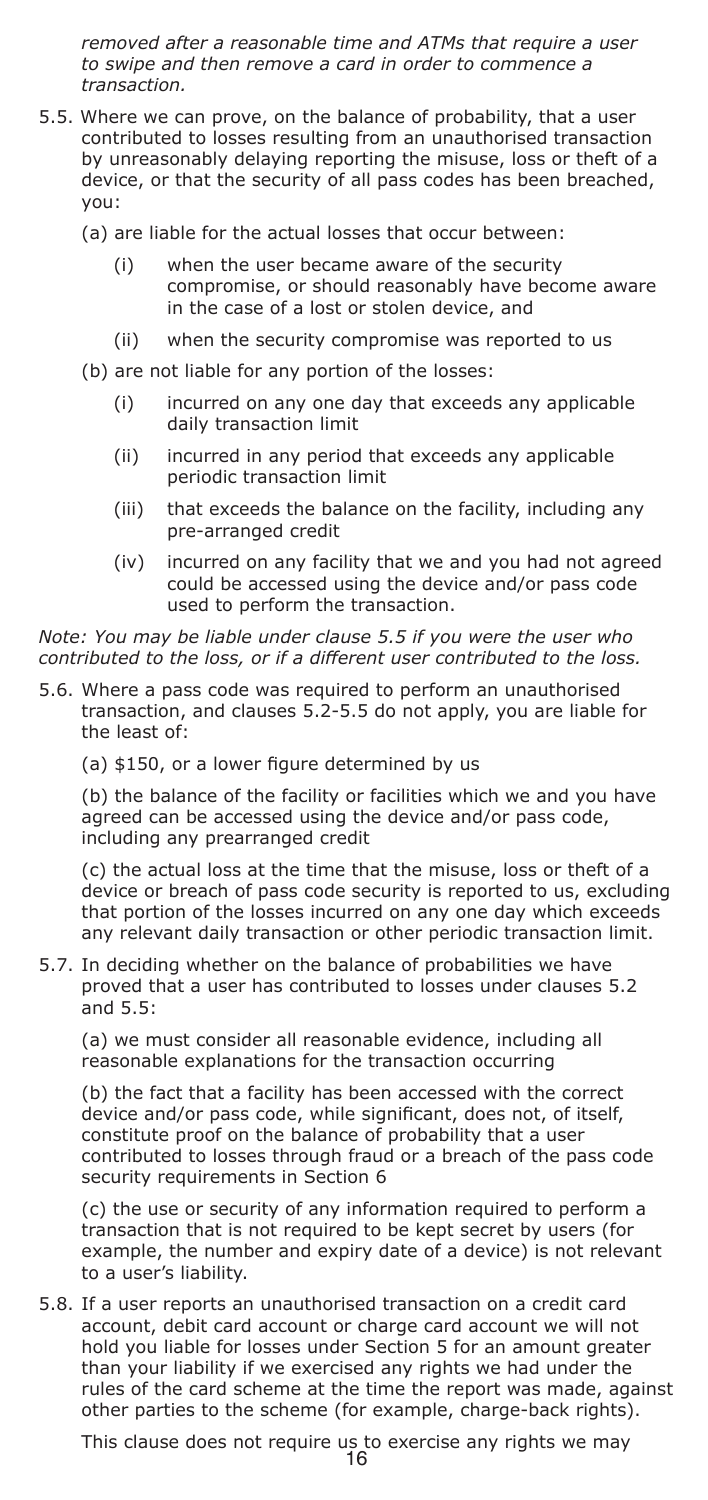have under the rules of the card scheme. However, we cannot hold you liable under this clause for a greater amount than would when the matrice and and keep confidential your User ID, phone local  $\frac{1}{2}$ apply if we had exercised those rights.

Section 6. PASS CODE SECURITY REQUIREMENTS

- 6.1. Section 6 applies where one or more pass codes are needed to perform a transaction.  $\mathcal{L}$
- 6.2. A user must not:  $\sum_{i=1}^{n}$  is the mass note.

(a) voluntarily disclose one or more pass codes to anyone, including a family member or friend

(b) where a device is also needed to perform a transaction, write or record pass code(s) on a device, or keep a record of the pass code(s) on anything:

- $\langle \cdot \rangle$  cannot men a acrice (i) carried with a device
- (ii) liable to loss or theft simultaneously with a device
- the security of the pass code (iii) unless the user makes a reasonable attempt to protect

(c) where a device is not needed to perform a transaction, keep a (c) which is a device is not included to perform a transaction, keep with the record of all pass codes required to perform transactions on one or more articles liable to be lost or stolen simultaneously, without making a reasonable attempt to protect the security of<br>the pass code(s)  $\sum_{i=1}^{n} a_i$ the pass code(s).

to mean perfect the security of a pass code record includes making any to protect the security of a pass code record includes making any reasonable attempt to disguise the pass code within the record, or prevent unauthorised access to the pass code record, including  $\mathcal{O}_I$  device we give to a use that is used to perform a user that is used to perform a user that is used to perform a used to perform a user that is used to perform a user that is used to perform a user that is used t 6.3. For the purpose of clauses 6.2(b)–6.2(c), a reasonable attempt by:

(a) hiding or disguising the pass code record among other records

(b) hiding or disguising the pass code record in a place where a pass code record would not be expected to be found

(c) keeping a record of the pass code record in a securely locked<br>container container

(d) preventing unauthorised access to an electronically stored record of the pass code record.

- $\frac{f}{f}$  factor means arrangement through which  $\frac{f}{f}$ This list is not exhaustive.
- protect the security of all pass codes where extreme carelessness means a degree of carelessness that greatly exceeds what would normally be considered careless behaviour. 6.4. A user must not act with extreme carelessness in failing to

(a) Hote at his example of example can account of example as account of the manner and pass code for Online Banking in a diary, BlackBerry or computer that is not password protected under the heading 'Online Banking codes'. The signature written on an electronic written on an electronic written on an electronic written on an electronic written on an electronic written on an electronic written on an electronic written o (a) Note 1: An example of extreme carelessness is storing a user

(b) Note 2: For the obligations applying to the selection of a pass code by a user, see clause 6.5.

- 6.5. A user must not select a numeric pass code that represents their A door mass not sensed a number pass code that represents them<br>birth date, or an alphabetical pass code that is a recognisable part bit and their cate, or an alphabetical pass of their name, if we have:
	- (a) specifically instructed the user not to do so
	- (b) warned the user of the consequences of doing so.
- 6.6. The onus is on us to prove, on the balance of probability, that we have complied with clause 6.5.
- 6.7. Where we expressly authorise particular conduct by a user, either generally or subject to conditions, a user who engages in the conduct, complying with any conditions, does not breach the pass code security requirements in Section 6.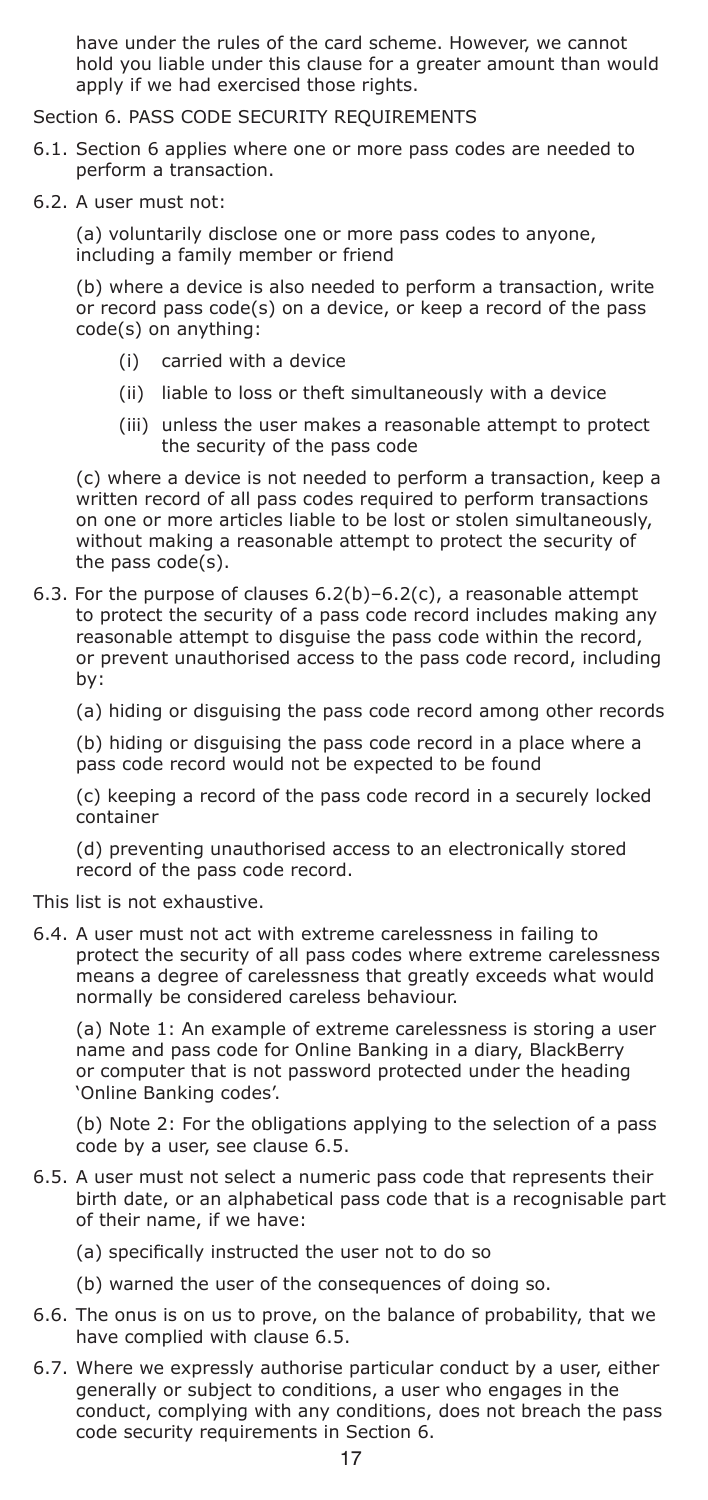6.8. Where we expressly or implicitly promote, endorse or authorise the use of a service for accessing a facility (for example, by hosting an access service on our electronic address), a user who discloses, records or stores a pass code that is required or recommended for the purpose of using the service does not breach the pass code security requirements in Section 6.

Section 7. LIABILITY FOR LOSS CAUSED BY SYSTEM OR EQUIPMENT MALFUNCTION

- 7.1. You are not liable for loss caused by the failure of a system or equipment provided by any party to a shared electronic network to complete a transaction accepted by the system or equipment in accordance with a user's instructions.
- 7.2. Where a user should reasonably have been aware that a system or equipment provided by any party to a shared electronic network was unavailable or malfunctioning, our liability is limited to:
	- (a) correcting any errors
	- (b) refunding any fees or charges imposed on the user.

#### Section 8. NETWORK ARRANGEMENTS

- 8.1. We must not avoid any obligation owed to you on the basis that:
	- (a) we are a party to a shared electronic payments network

(b) another party to the network caused the failure to meet the obligation.

8.2. We must not require you to:

(a) raise a complaint or dispute about the processing of a transaction with any other party to a shared electronic payments network

(b) have a complaint or dispute investigated by any other party to a shared electronic payments network.

#### Section 9. MISTAKEN INTERNET PAYMENTS

9.1. In this Section 9:

(a) direct entry means a direct debit or direct credit

(b) mistaken internet payment means a payment by a user through a 'Pay Anyone' Online Banking facility and processed by an ADI through direct entry where funds are paid into the account of an unintended recipient because the user enters or selects a Bank/State/Branch (BSB) number and/or identifier that does not belong to the named and/or intended recipient as a result of:

- (i) the user's error, or
- (ii) the user being advised of the wrong BSB number and/or identifier.

This does not include payments made using BPAY.

(c) receiving ADI means an ADI whose customer has received an internet payment

(d) unintended recipient means the recipient of funds as a result of a mistaken internet payment

- 9.2. When you report a mistaken internet payment, we must investigate whether a mistaken internet payment has occurred.
- 9.3. If we are satisfied that a mistaken internet payment has occurred, we must send the receiving ADI a request for the return of the funds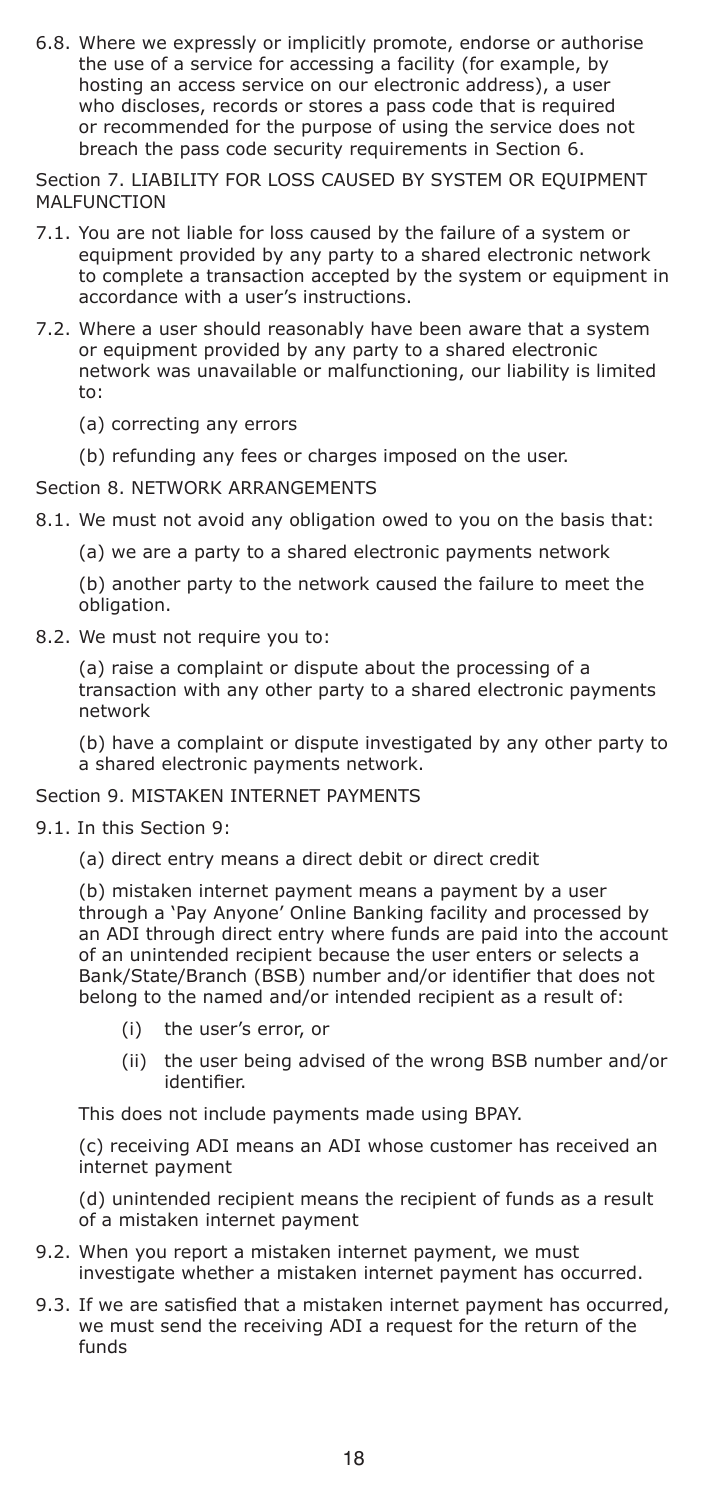*Note: Under the ePayments Code, the receiving ADI must within 5 business days:*

*(i) acknowledge the request by the sending ADI for the return of funds, and*

*(ii) advise the sending ADI whether there are sufficient funds in the account of the unintended recipient to cover the mistaken internet payment.*

- 9.4. If we are not satisfied that a mistaken internet payment has occurred, we will not take any further action.
- 9.5. We must inform you of the outcome of the reported mistaken internet payment in writing and within 30 business days of the day on which the report is made.
- 9.6. You may complain to us about how the report is dealt with, including that we and/or the receiving ADI:

(a) are not satisfied that a mistaken internet payment has occurred

(b) have not complied with the processes and timeframes set out in clauses 9.2-9.5, or as described in the box below.

9.7. When we receive a complaint under clause 9.6 we must:

(a) deal with the complaint under our internal dispute resolution procedures

- (b) not require you to complain to the receiving ADI.
- 9.8. If you are not satisfied with the outcome of a complaint, you are able to complain to our external dispute resolution scheme provider.

*Note: If we are unable to return funds to you because the unintended recipient of a mistaken internet payment does not cooperate, you can complain to our external dispute resolution scheme provider.*

Information about a receiving ADI's obligations after we request return of funds.

The information set out in this box is to explain the process for retrieving mistaken payments under the ePayments Code, setting out what the processes are, and what you are entitled to do.

This information does not give you any contractual entitlement to recover the mistaken payment from us or to recover the mistaken payment from the receiving ADI.

 $\square$  Process where funds are available & report is made within 10 business days

• If satisfied that a mistaken internet payment has occurred, the receiving ADI must return the funds to the sending ADI, within 5 business days of receiving the request from the sending ADI if practicable or such longer period as is reasonably necessary, up to a maximum of 10 business days.

• If not satisfied that a mistaken internet payment has occurred, the receiving ADI may seek the consent of the unintended recipient to return the funds to the holder.

• The sending ADI must return the funds to the holder as soon as practicable.

 $\square$  Process where funds are available & report is made between 10 business days & 7 months

• The receiving ADI must complete its investigation into the reported mistaken payment within 10 business days of receiving the request.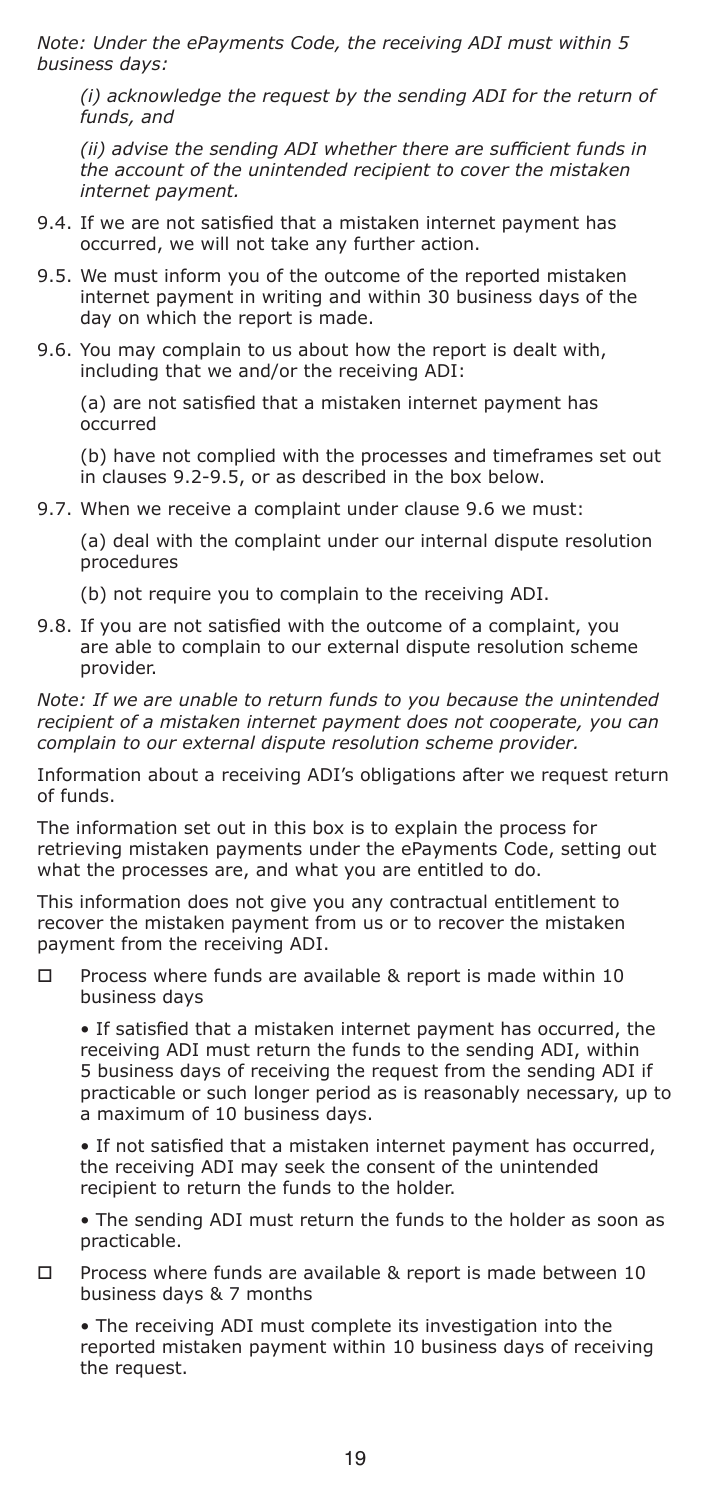• If satisfied that a mistaken internet payment has occurred, the receiving ADI must:

a. prevent the unintended recipient from withdrawing the funds for 10 further business days, and

b. notify the unintended recipient that it will withdraw the funds from their account, if the unintended recipient does not establish that they are entitled to the funds within 10 business days commencing on the day the unintended recipient was prevented from withdrawing the funds.

• If the unintended recipient does not, within 10 business days, establish that they are entitled to the funds, the receiving ADI must return the funds to the sending ADI within 2 business days after the expiry of the 10 business day period, during which the unintended recipient is prevented from withdrawing the funds from their account.

• If the receiving ADI is not satisfied that a mistaken internet payment has occurred, it may seek the consent of the unintended recipient to return the funds to the holder.

• The sending ADI must return the funds to the holder as soon as practicable.

#### $\square$  Process where funds are available and report is made after 7 months

• If the receiving ADI is satisfied that a mistaken internet payment has occurred, it must seek the consent of the unintended recipient to return the funds to the user.

• If not satisfied that a mistaken internet payment has occurred, the receiving ADI may seek the consent of the unintended recipient to return the funds to the holder.

• If the unintended recipient consents to the return of the funds:

a. the receiving ADI must return the funds to the sending ADI, and

b. the sending ADI must return the funds to the holder as soon as practicable.

 $\square$  Process where funds are not available

• Where the sending ADI and the receiving ADI are satisfied that a mistaken internet payment has occurred, but there are not sufficient credit funds available in the account of the unintended recipient to the full value of the mistaken internet payment, the receiving ADI must use reasonable endeavours to retrieve the funds from the unintended recipient for return to the holder (for example, by facilitating repayment of the funds by the unintended recipient by instalments).

Section 10. USING PHONE BANKING AND ONLINE BANKING

10.1. We do not warrant that:

(a) the information available to you about your accounts through our home banking service is always up to date;

(b) you will have 24 hours a day, 7 days per week, access to Phone Banking or Online Banking.

(c) data you transmit via Phone Banking or Online Banking is totally secure.

Section 11. HOW TO REPORT LOSS, THEFT OR UNAUTHORISED USE OF YOUR ACCESS CARD OR PASS CODE

11.1. If you believe your access card has been misused, lost or stolen or the pass code has become known to someone else, you must immediately contact us during business hours or the access card HOTLINE at any time.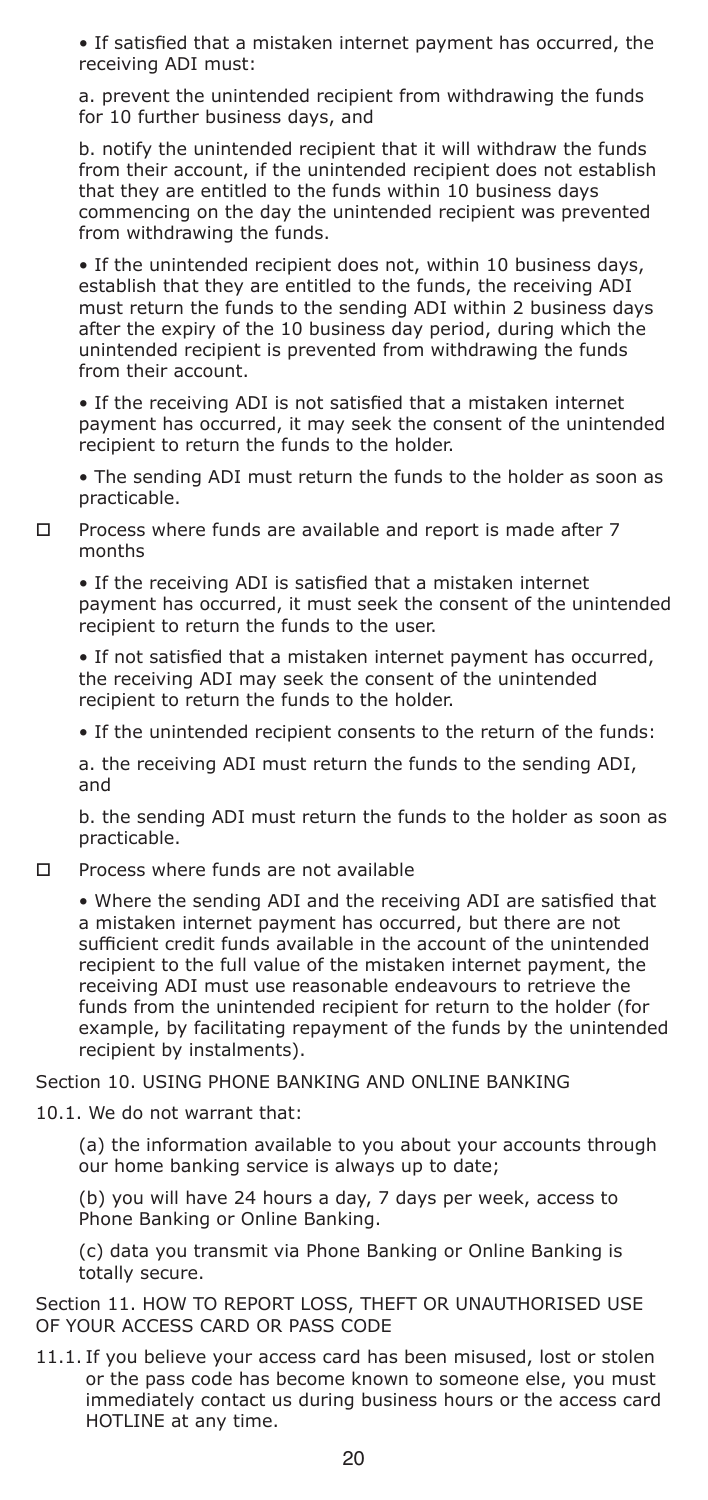*Please refer to How to Contact Us on page 2 for our contact details.*

- 11.2. We will acknowledge your notification by giving you a reference number that verifies the date and time you contacted us. Please retain this reference number.
- 11.3. The access card HOTLINE is available 24 hours a day, 7 days a week.
- 11.4. If the access card HOTLINE is not operating when you attempt notification, nevertheless, you must report the loss, theft or unauthorised use to us as soon as possible during business hours. We will be liable for any losses arising because the access card HOTLINE is not operating at the time of attempted notification, provided you report the loss, theft or unauthorised use to us as soon as possible during business hours.
- 11.5. If the loss, theft or misuse, occurs OUTSIDE AUSTRALIA you must notify an organisation displaying the VISA sign and also then confirm the loss, theft or misuse of the card:

(a) with us by telephone or priority paid mail as soon as possible; or

(b) by telephoning the VISA Card Hotline number for the country you are in.

> Visa Card HOTLINE Within Australia 1300 622 278

> Visa Card HOTLINE Outside Australia 612 4640 9999

Section 12. HOW TO REPORT UNAUTHORISED USE OF TELEPHONE OR ONLINE BANKING

12.1. If you believe that your pass codes for telephone or Online Banking transactions have been misused, lost or stolen, or, where relevant, your pass code has become known to someone else, you must contact us immediately.

*Please refer to How to Contact Us on page 2 for our contact details. We will acknowledge your notification by giving you a reference number that verifies the date and time you contacted us. Please retain this reference number.*

12.2. If you believe an unauthorised transaction has been made and your access method uses a pass code, you should change that pass code.

Section 13. USING THE ACCESS CARD

- 13.1. You agree to sign the access card immediately upon receiving it and before using it as a means of preventing fraudulent or unauthorised use of access card. You must ensure that any other cardholder you authorise also signs their access card immediately upon receiving it and before using it.
- 13.2. We will advise you from time to time:
	- (a) what transactions may be performed using access card;
	- (b) what ATMs of other financial institutions may be used; and
	- (c) what the daily cash withdrawal limits are.

*Please refer to the Fees & Charges and Transaction Limits brochure for details of current transaction limits*

13.3. You may only use your access card to perform transactions on those accounts we permit. We will advise you of the accounts which you may use your access card to access.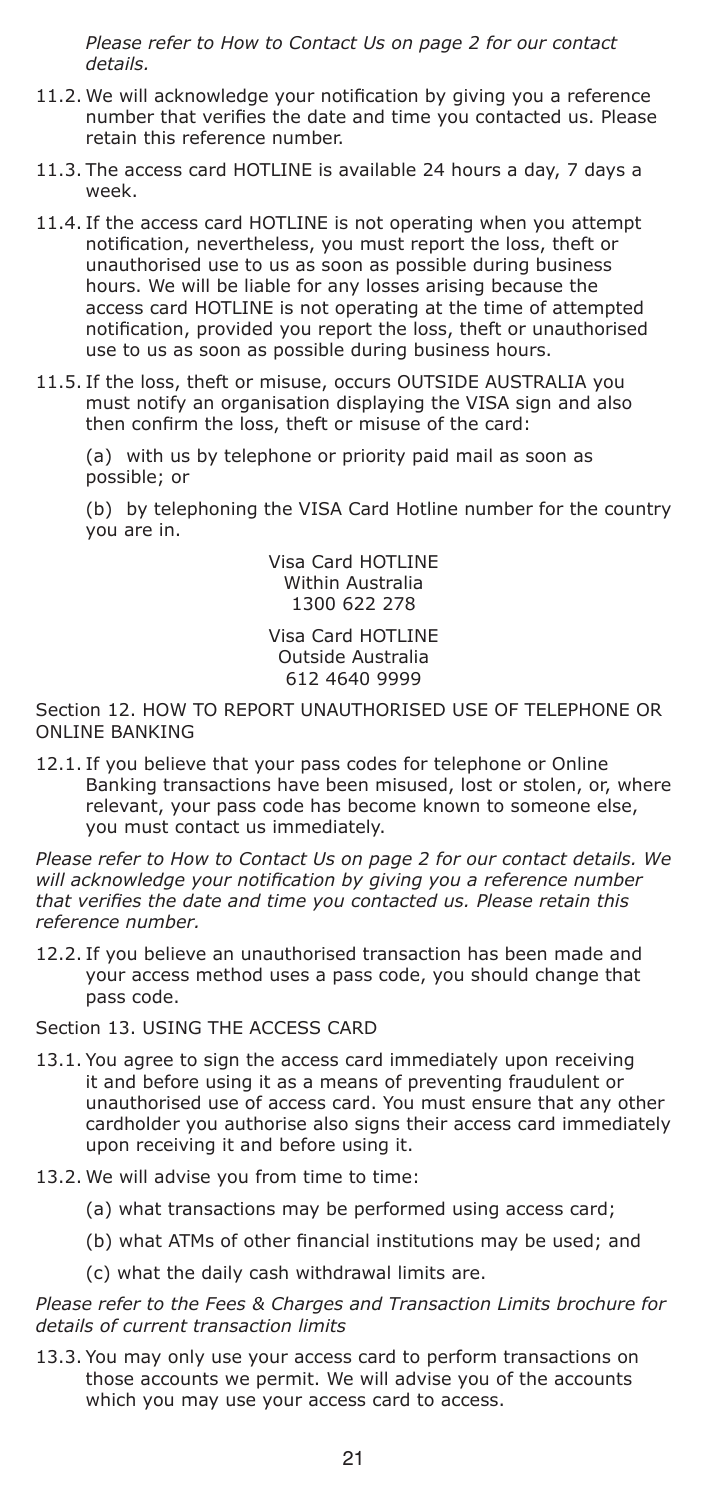13.4. The access card always remains our property.

Section 14. USING VISA OUTSIDE AUSTRALIA

- 14.1. You agree to reimburse us for any costs, fees or charges of any nature arising out of a failure to comply with any exchange control requirements.
- 14.2. All transactions made overseas on the Visa Card will be converted into Australian currency by Visa Worldwide, and calculated at a wholesale market rate selected by Visa from within a range of wholesale rates or the government mandated rate that is in effect one day prior to the Central Processing Date (that is, the date on which Visa processes the transaction).
- 14.3. All transactions made in a foreign currency on the Visa Card are subject to a conversion fee payable to CUSCAL, the principal member of Visa Worldwide under which your Credit Union can provide you with the Visa card. Please refer to the Fees & Charges and Transaction Limits brochure for the current conversion fee.
- 14.4. Some overseas merchants and ATMs charge a surcharge for making a transaction using your Visa card. Once you have confirmed that transaction you will not be able to dispute the surcharge. The surcharge may appear on your statement as part of the purchase price.

Section 15. ADDITIONAL ACCESS CARD

- 15.1. You may authorise us, if we agree, to issue an additional access card to an additional cardholder provided this person is over the age of 18 (unless we agree to a younger age).
- 15.2. You will be liable for all transactions carried out by this cardholder.
- 15.3. We will give each additional cardholder a separate pass code.
- 15.4. You must ensure that any additional cardholders protect their access card and pass code in the same way as these ePayment Conditions of Use require you to protect access card and pass code.
- 15.5. To cancel the additional access card you must notify us in writing. However, this cancellation may not be effective until the additional access card is returned to us or you have taken all reasonable steps to have the additional access card returned to us.
- 15.6. You will not be liable for the continued use of the additional access card from the date that you have:

(a) notified us that you want it cancelled; and

(b) taken all reasonable steps to have the additional access card returned to us.

*Please note that if you are unable to return the additional access card to us, we may require you to make a written statement describing the steps you have taken to return the card.*

Section 16. USE AFTER CANCELLATION OR EXPIRY OF ACCESS CARD

16.1. You must not use your access card:

(a) before the valid date or after the expiration date shown on the face of access card; or

- (b) after the access card has been cancelled.
- 16.2. You will continue to be liable to reimburse us for any indebtedness incurred through such use whether or not you have closed your account.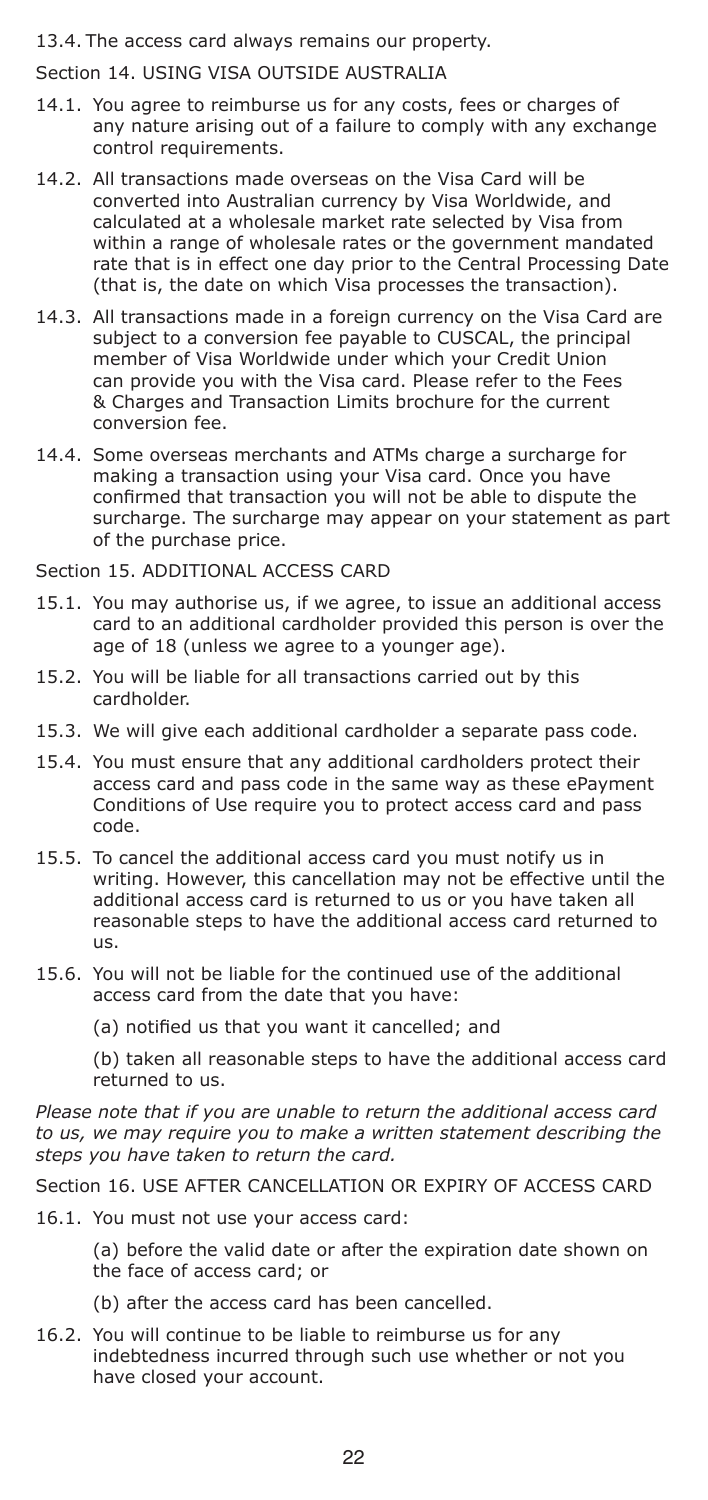#### Section 17. EXCLUSIONS OF ACCESS CARD WARRANTIES AND REPRESENTATIONS

- 17.1. We do not warrant that merchants or ATMs displaying access card signs or promotional material will accept access card.
- 17.2. We do not accept any responsibility should a merchant, bank or other institution displaying access card signs or promotional material, refuse to accept or honour access card.
- 17.3. We are not responsible for any defects in the goods and services you acquire through the use of the Visa Card. You acknowledge and accept that all complaints about these goods and services must be addressed to the supplier or merchant of those goods and services.

Section 18. CANCELLATION OF ACCESS CARD OR OF ACCESS TO HOME BANKING SERVICE OR BPAY

- 18.1 You may cancel your access card, your access to telephone banking, internet banking, BPAY or Osko at any time by giving us written notice.
- 18.2 We may immediately cancel or suspend your access card or your access to telephone banking, internet banking, BPAY or Osko at any time:
	- a) for security reasons,
	- b) if you breach these Conditions of Use
	- c) you, or someone acting on your behalf, is being fraudulent

d) we suspect that you are using Osko in a manner that is likely to affect our ability to continue providing Osko to you or our other customers

e) if we cease to be a participant in Osko.

f) in the case of access card, we may cancel the access card by capture of the access card at any ATM.

- 18.3 We may cancel your access card or your access to telephone banking, internet banking, BPAY or Osko for any reason by giving you 30 days' notice. The notice does not have to specify the reasons for cancellation.
- 18.4 In the case of access card, you will be liable for any transactions you make using your access card before the access card is cancelled but which are not posted to your account until after cancellation of access card.
- 18.5 In the case of telephone banking, internet banking, BPAY or Osko, if, despite the cancellation of your access to telephone banking, internet banking, BPAY or Osko, you carry out a transaction using the relevant access method, you will remain liable for that transaction.
- 18.6 Your access card or your access to telephone banking, internet banking, BPAY or Osko will be terminated when:

a) we notify you that we have cancelled your access card or your access method to the account with us;

b) you close the last of your accounts with us to which the access card applies or which has phone banking, online banking, BPAY or Osko access;

c) you cease to be our customer; or

d) you alter the authorities governing the use of your account or accounts to which the access card applies or which has telephone banking, internet banking, BPAY or Osko access (unless we agree otherwise).

18.7 In the case of access card, we may demand the return or destruction of any cancelled access card.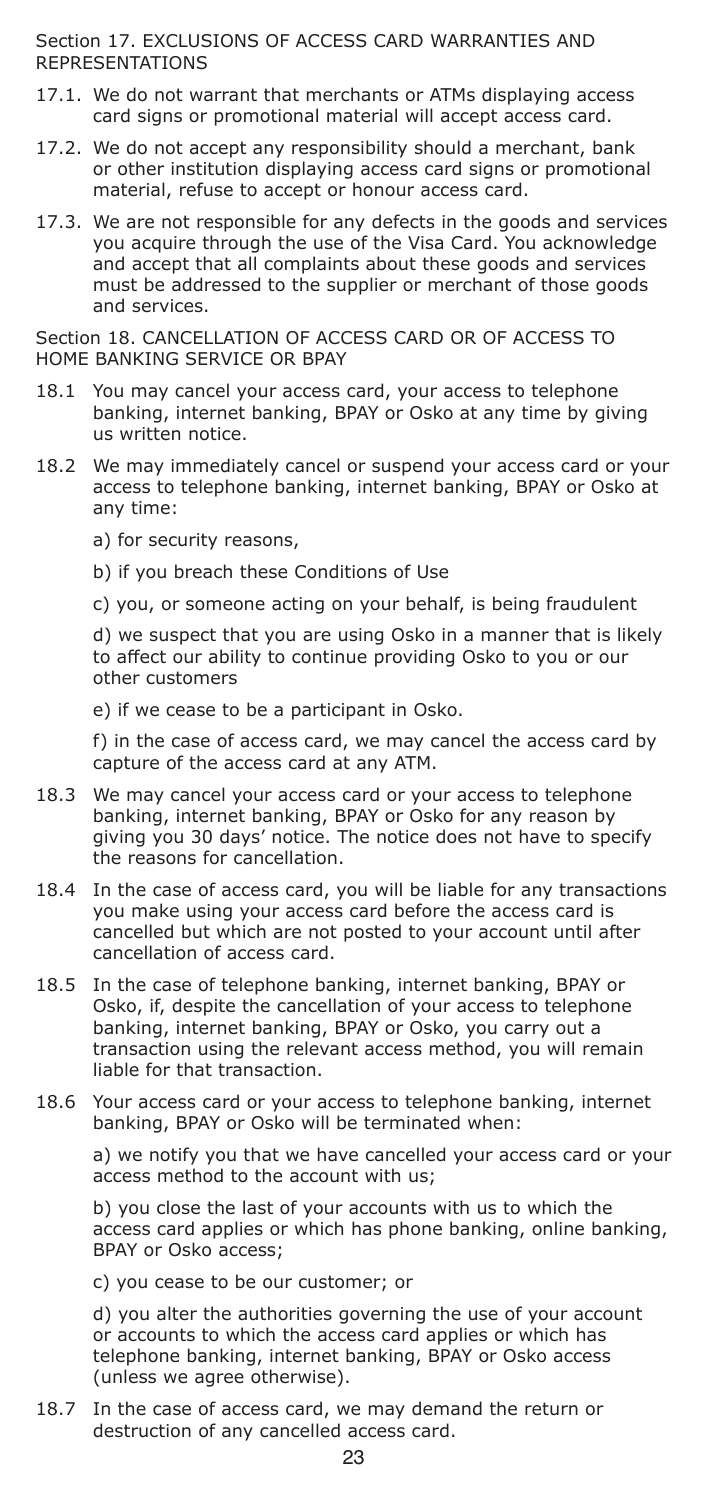Section 19. USING BPAY

- 19.1. You can use BPAY® to pay bills bearing the BPAY logo from those accounts that have the BPAY facility.
- 19.2. When you tell us to make a BPAY payment you must tell us the biller's code number (found on your bill), your Customer Reference Number (eg. your account number with the biller), the amount to be paid and the account from which the amount is to be paid.
- 19.3. We cannot effect your BPAY instructions if you do not give us all the specified information or if you give us inaccurate information.

*Please note that, legally, the receipt by a biller of a mistaken or erroneous payment does not necessarily discharge, wholly or in part, the underlying debt you owe that biller.*

Section 20. PROCESSING BPAY PAYMENTS

20.1. We will attempt to make sure that your BPAY payments are processed promptly by participants in BPAY, and you must tell us promptly if:

(a) you become aware of any delays or mistakes in processing your BPAY payment;

(b) you did not authorise a BPAY payment that has been made from your account; or

(c) you think that you have been fraudulently induced to make a BPAY payment.

Please keep a record of the BPAY receipt numbers on the relevant bills.

- 20.2. A BPAY payment instruction is irrevocable.
- 20.3. Except for future-dated payments you cannot stop a BPAY payment once you have instructed us to make it and we cannot reverse it.
- 20.4. We will treat your BPAY payment instruction as valid if, when you give it to us, you use the correct access method.
- 20.5. You should notify us immediately if you think that you have made a mistake (except for a mistake as to the amount you meant to pay.

*Please note that you must provide us with written consent addressed to the biller who received that BPAY payment. If you do not give us that consent, the biller may not be permitted under law to disclose to us the information we need to investigate or rectify that BPAY payment.*

20.6. A BPAY payment is treated as received by the biller to whom it is directed:

(a) on the date you direct us to make it, if we receive your direction by the cut off time on a banking business day, that is, a day in Sydney or Melbourne when banks can effect settlements through the Reserve Bank of Australia; and

(b) otherwise, on the next banking business day after you direct us to make it.

(c) Please note that the BPAY payment may take longer to be credited to a biller if you tell us to make it on a Saturday, Sunday or a public holiday or if another participant in BPAY does not process a BPAY payment as soon as they receive its details.

20.7. Notwithstanding this, a delay may occur processing a BPAY payment if:

(a) there is a public or bank holiday on the day after you instruct us to make the BPAY payment;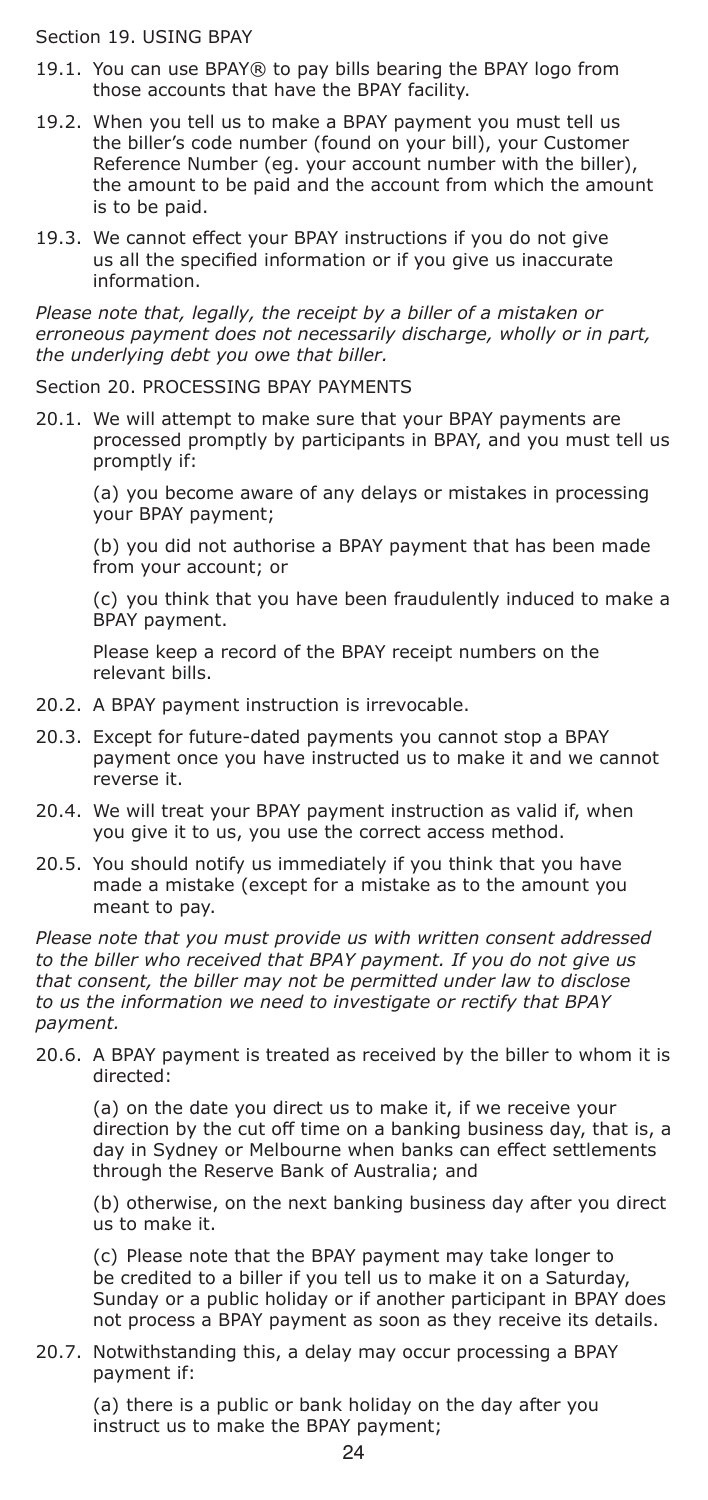(b) you tell us to make a BPAY payment on a day which is not a banking business day or after the cut off time on a banking business day; or

(c) a biller, or another financial institution participating in BPAY, does not comply with its BPAY obligations.

- 20.8. If we are advised that your payment cannot be processed by a biller, we will:
	- (a) advise you of this;

(b) credit your account with the amount of the BPAY payment; and

(c) take all reasonable steps to assist you in making the BPAY payment as quickly as possible.

20.9. You must be careful to ensure you tell us the correct amount you wish to pay. If you make a BPAY payment and later discover that:

> (a) the amount you paid was greater than the amount you needed to pay - you must contact the biller to obtain a refund of the excess; or

(b) the amount you paid was less than the amount you needed to pay - you can make another BPAY payment for the difference between the amount you actually paid and the amount you needed to pay.

20.10. If you are responsible for a mistaken BPAY payment and we cannot recover the amount from the person who received it within 20 banking business days of us attempting to do so, you will be liable for that payment.

#### Section 21. FUTURE-DATED BPAY PAYMENTS

*Please note that this is an optional facility depending on whether we offer it.*

21.1. You may arrange BPAY payments up to 60 days in advance of the time for payment. If you use this option you should be aware of the following:

> (a) You are responsible for maintaining, in the account to be drawn on, sufficient cleared funds to cover all future-dated BPAY payments (and any other drawings) on the day(s) you have nominated for payment or, if the account is a credit facility, there must be sufficient available credit for that purpose.

(b) If there are insufficient cleared funds or, as relevant, insufficient available credit, the BPAY payment will not be made and you may be charged a dishonour fee.

(c) You are responsible for checking your account transaction details or account statement to ensure the future-dated payment is made correctly.

(d) You should contact us if there are any problems with your future-dated payment.

(e) You must contact us if you wish to cancel a future-dated payment after you have given the direction but before the date for payment. You cannot stop the BPAY payment on or after that date.

#### Section 22. CONSEQUENTIAL DAMAGE FOR BPAY PAYMENTS

22.1. This clause does not apply to the extent that it is inconsistent with or contrary to any applicable law or code of practice to which we have subscribed. If those laws would make this clause illegal, void or unenforceable or impose an obligation or liability which is prohibited by those laws or that code, this clause is to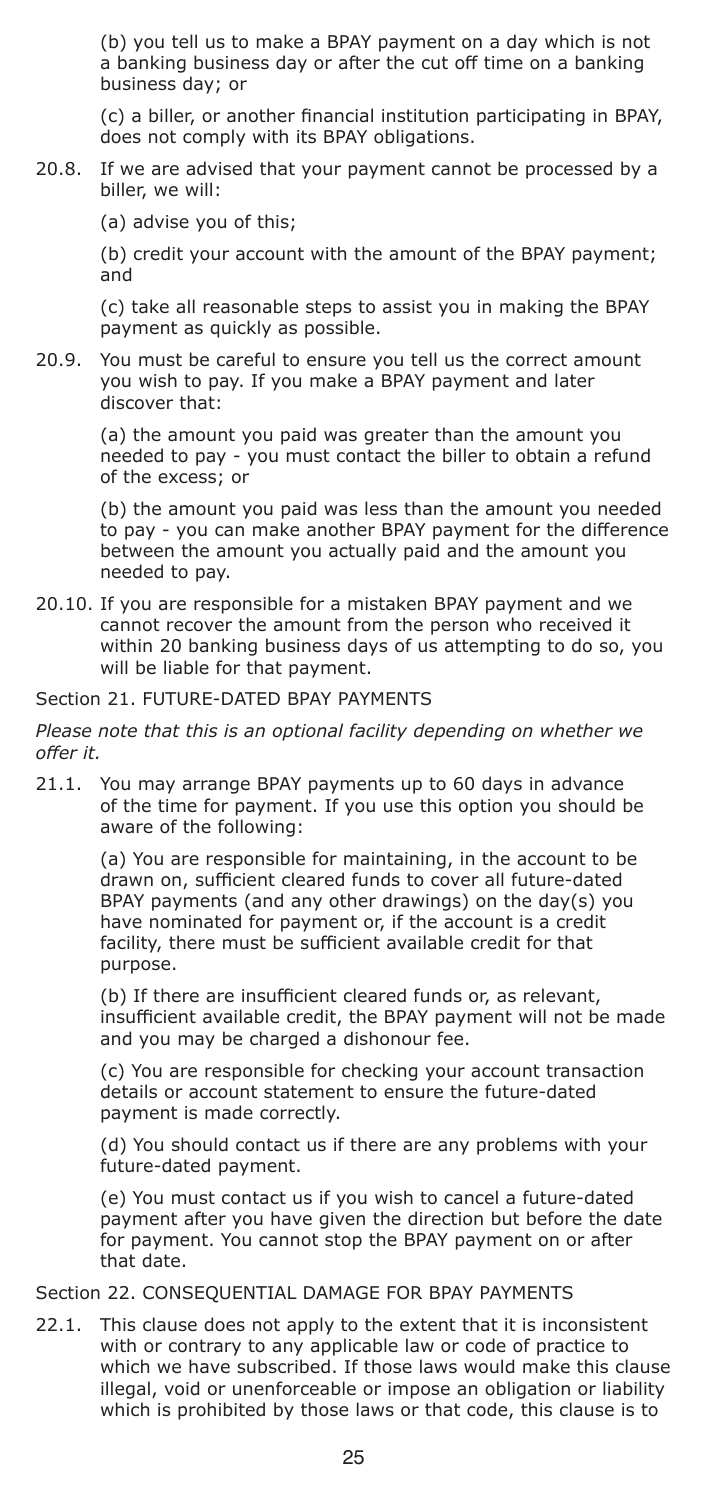be read as if it were varied to the extent necessary to comply with those laws or that code or, if necessary, omitted.

22.2. We are not liable for any consequential loss or damage you suffer as a result of using BPAY, other than loss due to our negligence or in relation to any breach of a condition or warranty implied by the law of contracts for the supply of goods and services which may not be excluded, restricted or modified at all, or only to a limited extent.

#### SECTION 23. USING OSKO

- 23.1 You can use Osko to make payments from those accounts that have the Osko facility.
	- (a) make an Osko payment
	- (b) make scheduled and recurring Osko payments
	- (c) receive payment reminders

(d) pay bills bearing the Osko logo from those accounts that have the Osko facility.

- 23.2 When you tell us to make an Osko payment you must tell us the payee's PayID or the details of the payee's account, the amount to be paid and the account from which the amount is to be paid.
- 23.3 We cannot effect your Osko instructions if you do not give us all the specified information or if you give us inaccurate information.

#### SECTION 24. PROCESSING OSKO PAYMENTS

24.1 We will attempt to make sure that your Osko payments are processed promptly by participants in Osko, and you must tell us promptly if:

> a) you become aware of any delays or mistakes in processing your Osko payment;

b) you did not authorise an Osko payment that has been made from your account; or

c) you think that you have been fraudulently induced to make an Osko payment.

- 24.2 An Osko payment instruction is irrevocable.
- 24.3 Except for scheduled and recurring Osko payments, you cannot stop an Osko payment once you have instructed us to make it and we cannot reverse it.
- 24.4 We will treat your Osko payment instruction as valid if, when you give it to us, you use the correct access method.
- 24.5 You should notify us immediately if you think that you have made a mistake (except for a mistake as to the amount you meant to pay).
- 24.6 If we are advised that your payment cannot be processed by a biller, we will:
	- a) advise you of this;

b) credit your account with the amount of the Osko payment; and

c) take all reasonable steps to assist you in making the Osko payment as quickly as possible.

SECTION 25. SCHEDULED AND RECURRING OSKO PAYMENTS

*Please note that this is an optional facility depending on whether we offer it.*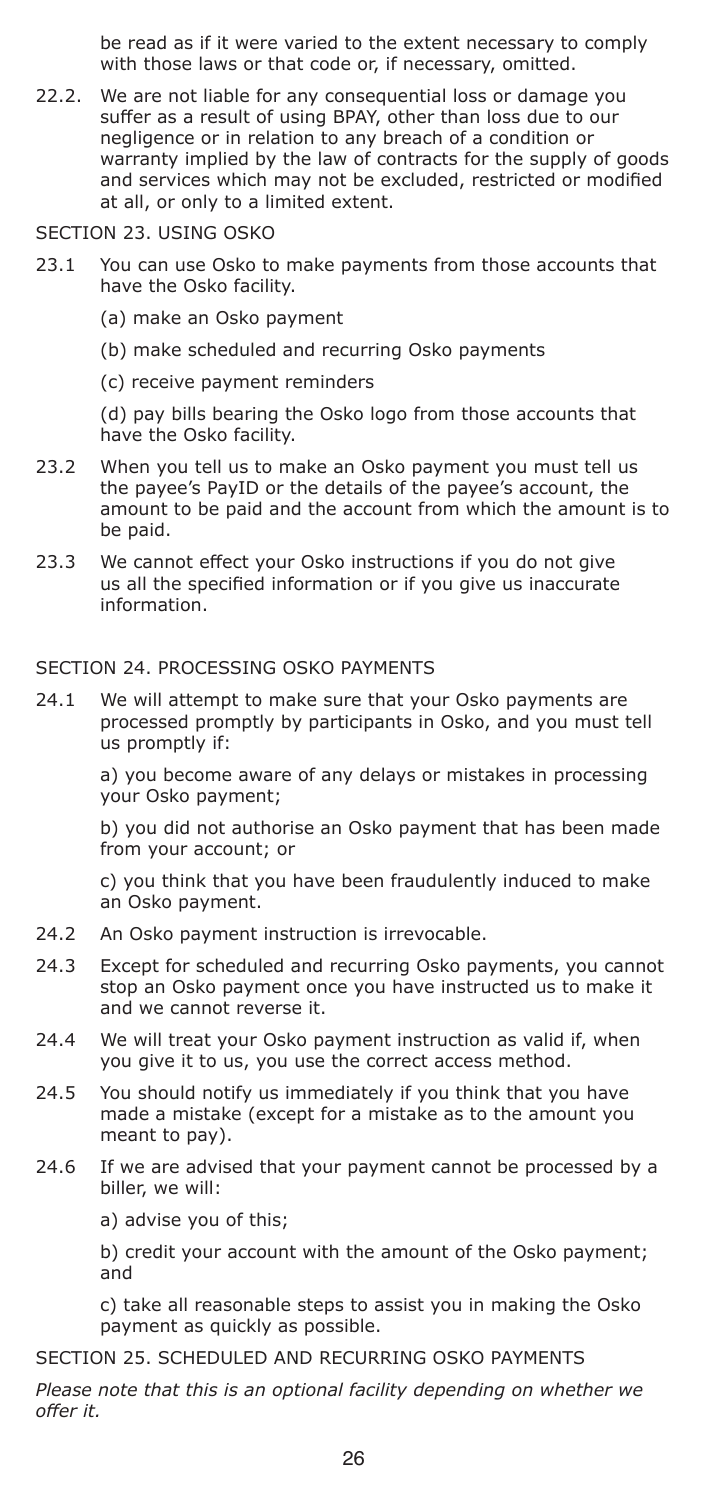You may schedule Osko payments up to 60 days in advance of the time for payment and you can also schedule recurring Osko payments. If you use this option you should be aware of the following:

d) you are responsible for maintaining, in the account to be drawn on, sufficient cleared funds to cover all scheduled and recurring Osko payments (and any other drawings) on the day(s) you have nominated for payment or, if the account is a credit facility, there must be sufficient available credit for that purpose;

e) if there are insufficient cleared funds or, as relevant, insufficient available credit, the Osko payment will not be made;

f) you are responsible for checking your account transaction details or account statement to ensure that the scheduled or recurrent Osko payment is made correctly;

g) you should contact us if there are any problems with your scheduled or recurrent Osko payments;

h) you must contact us if you wish to cancel a scheduled or recurrent Osko payment after you have given the direction but before the date for payment.

#### Section 26. REGULAR PAYMENT ARRANGEMENTS

- 26.1. You should maintain a record of any regular payment arrangement that you have entered into with a Merchant.
- 26.2. To change or cancel any regular payment arrangement you should contact the Merchant or us at least 15 days prior to the next scheduled payment. If possible you should retain a copy of this change/cancellation request.
- 26.3. Should your card details be changed (for example if your Visa Card was lost, stolen or expired and has been replaced) then you must request the Merchant to change the details of your existing regular payment arrangement to ensure payments under that arrangement continue. If you fail to do so your regular payment arrangement may not be honoured, or the Merchant may stop providing the goods and/or services.
- 26.4. Should your Visa Card or your accounts with us be closed for any reason, you should immediately contact the Merchant to change or cancel your regular payment arrangement, as the Merchant may stop providing the goods and/or services.

SECTION 27. AUTHORITY TO RECOVER MISTAKEN OR MISDIRECTED PAYMENTS

Where we and the sending financial institution determine that an NPP Payment made to your Account is either a Mistaken Payment or a Misdirected Payment, we may, without your consent, and subject to complying with any other applicable Terms and Conditions, deduct from your Account, an amount up to the original amount of the Mistaken Payment or Misdirected Payment. We will notify you if this occurs.

#### **ABOUT THE CUSTOMER OWNED BANKING CODE OF PRACTICE**

Customer owned banking delivers member-focused, competitive services. Credit unions, mutual banks and mutual building societies are customer-owned financial institutions committed to putting their members first.

The customer Owned Banking Code of Practice, the code of practice for credit unions, mutual banks and mutual building societies, is an important public expression of the value we place on improving the financial wellbeing of our individual members and their communities.